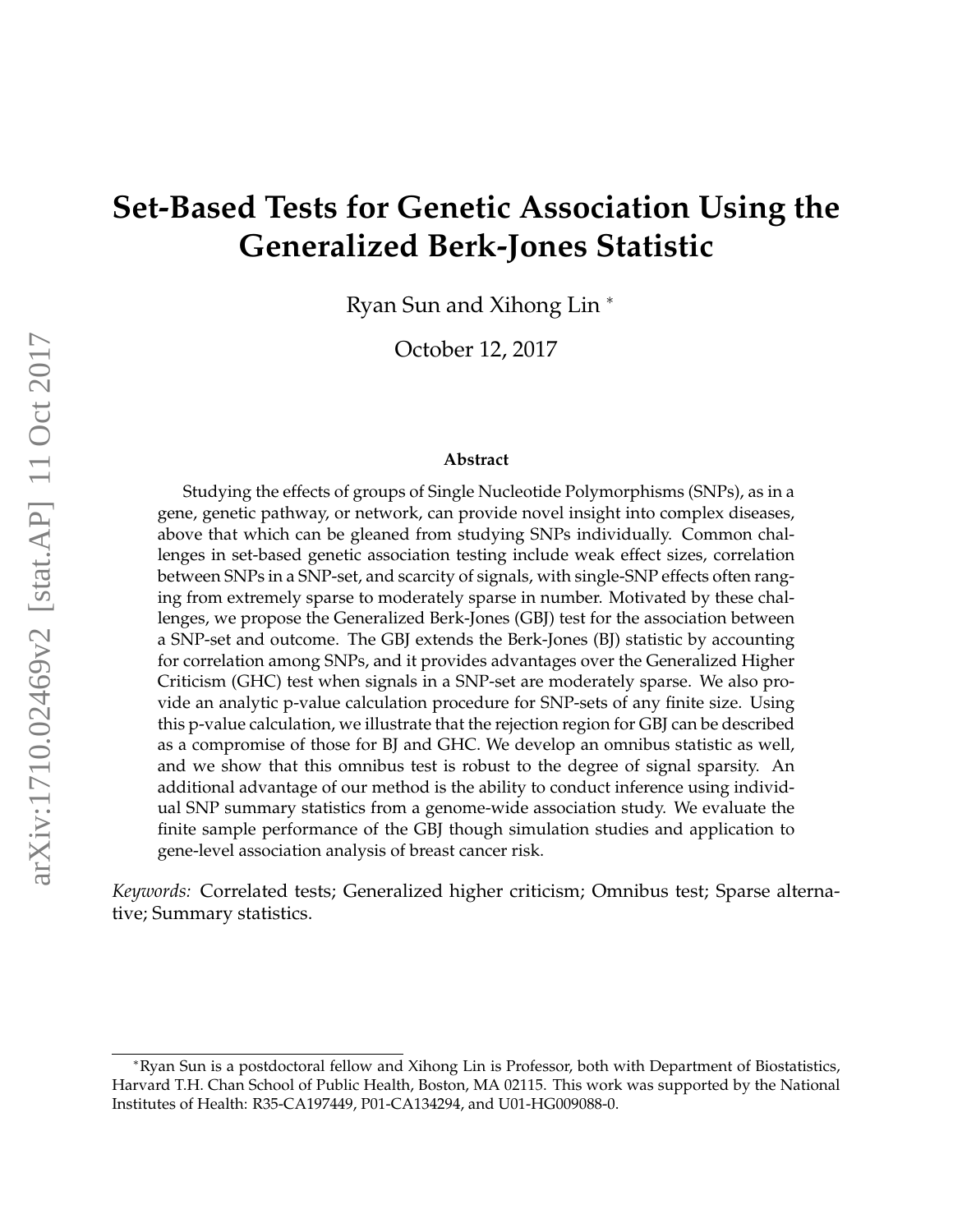## **1 Introduction**

Genome-Wide Association Studies (GWAS) have been successful in identifying the associations between thousands of Single Nucleotide Polymorphisms (SNPs) and a variety of complex traits [\(Manolio et al. 2009\)](#page-21-0). A traditional GWAS analysis tests for the effect of each individual SNP, and this approach has shown that single-SNP effects are often weak across the genome [\(Visscher et al. 2012\)](#page-22-0). Recently, set-based tests which jointly analyze a group of SNPs - e.g. SNPs in a gene, pathway, or network - have become increasingly popular as complementary tools which can boost analysis power in GWAS [\(Wu et al. 2010\)](#page-22-1). These tests are also standard for rare variant analysis in whole genome sequencing studies [\(Lee et al. 2014\)](#page-21-1).

SNPs can be aggregated into sets based on a variety of genomic features. For example, they can be grouped by physical position, such as location in a gene or Linkage Disequilibrium (LD) block, or similar biological functions, such as membership in a genetic pathway or protein network. Set-based analyses then allow for some natural advantages over individual SNP methods. Besides reducing the number of multiple comparisons across the genome, SNP-set methods can increase power by pooling sparse and weak effects into a stronger aggregated signal, as well as by incorporating biological information into the test [\(Wu et al. 2011\)](#page-22-2). In addition, set-based interpretations of association may be more meaningful than their single-marker counterparts, such as in a gene-level or pathway-level analysis.

A number of set-based tests for genetic association studies have been developed in recent years, including burden tests [\(Li and Leal 2008\)](#page-21-2), the Sequence Kernel Association Test (SKAT) [\(Wu et al. 2011\)](#page-22-2), the minimum p-value test (MinP) [\(Conneely and Boehnke](#page-21-3) [2007\)](#page-21-3), and most recently the Generalized Higher Criticism (GHC) [\(Barnett et al. 2017\)](#page-20-0). SKAT and burden tests are examples of methods more suitable for detecting dense signals. If the signals reside in only a few SNPs that are not correlated with noise SNPs, then the power of SKAT and burden tests will suffer.

While certain SNP-sets may contain a large number of signals, it is more common that genomic constructs formed with GWAS data will have only a few signal SNPs. Interestingly, within tests designed for this sparse alternative setting, there are still subtle differences in performance. Under extreme sparsity, as in the case of only one or very few signals in the entire set, the minimum p-value test and the GHC have good power for detecting a SNP-set effect. However GHC and MinP can lose power under moderate sparsity settings, which are relatively common in gene and pathway level analyses of GWAS data. For example, in the Cancer Genetic Markers of Susceptibility (CGEMS) GWAS for breast cancer risk [\(Hunter et al. 2007\)](#page-21-4), four out of 42 SNPs in the FGFR2 gene, a known breast cancer risk loci, showed strong evidence of association without reaching genomewide significance. It is hence of substantial interest to develop testing procedures that can reliably detect associations across a range of alternatives in the sparse signal regime.

When factors in a set are independent, several goodness-of-fit type methods have been proposed to perform set-based tests in the presence of sparse signals [\(Donoho and](#page-21-5) [Jin 2004;](#page-21-5) [Jager and Wellner 2007;](#page-21-6) [Walther 2013\)](#page-22-3). These methods test for the effect of a set by aggregating evidence from marginal test statistics, and they have been shown to possess attractive asymptotic properties when the size of a set goes to infinity. Specifically, they reach a so-called detection boundary when signals are sparse. In a certain sense, they are able to detect the weakest signals detectable by any statistical procedure under the sparse alternative. The class of tests with this ability includes the Higher Criticism (HC)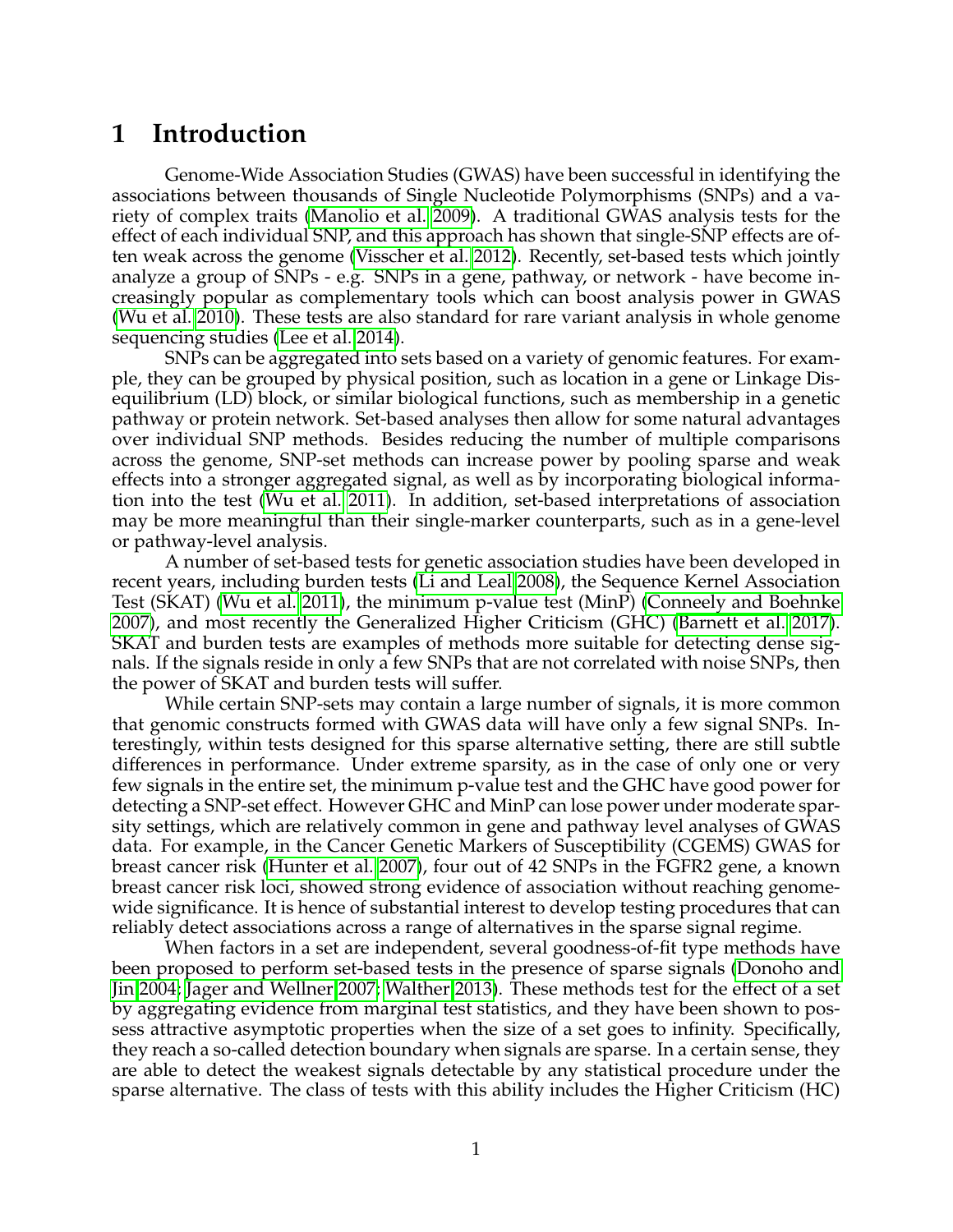[\(Donoho and Jin 2004\)](#page-21-5) and the Berk-Jones (BJ) [\(Berk and Jones 1979\)](#page-20-1). Compared to the HC and BJ tests, the minimum p-value test, for example, is known to attain the detection boundary over a smaller portion of the sparse regime. In terms of finite sample performance, it has been demonstrated through simulation that Berk-Jones outperforms Higher Criticism over a range of moderately sparse alternatives when marginal test statistics are independent [\(Walther 2013;](#page-22-3) [Li and Siegmund 2015\)](#page-21-7). [Donoho and Jin](#page-21-5) [\(2004\)](#page-21-5) provide an explanation for this result by showing that HC disproportionately weights evidence from the most extreme observed marginal test statistic, at the cost of losing sensitivity to detect signals in other locations.

However, a direct application of BJ to SNP-set testing is not desirable, as standard p-value calculations for BJ rely on independence between elements in a set [\(Moscovich-](#page-21-8)[Eiger and Nadler 2017\)](#page-21-8). This assumption is violated by LD-induced correlation between neighboring SNPs in a SNP-set. In addition, we will see that even if we correct the inference procedure of the Berk-Jones, the power of BJ can fall dramatically in high LD settings.

To overcome the challenges posed by correlated SNPs, this paper proposes the Generalized Berk-Jones (GBJ) statistic for testing the association between a SNP-set and outcome. GBJ accounts for LD among SNPs in a set while still preserving the ability to detect moderately sparse and weak signals in finite samples. In fact, GBJ reduces to the Berk-Jones statistic when all SNPs in a set are independent. GBJ can also be applied to SNP-set tests using both individual-level genotype data or GWAS summary statistics from single SNP analysis. To facilitate use, we additionally provide an analytic p-value calculation for GBJ. Our method is more computationally efficient than permutation and is shown to be accurate even at the extremely small levels required for genome-wide significance.

Additional insight into the strengths and weaknesses of GBJ is provided by studying the rejection regions of SNP-set tests developed for sparse alternatives. The rejection regions allow us to quantitatively describe how the power of each test is susceptible to changes in parameters such as the amount of correlation between SNPs or the size of the SNP-set. Since in practice we never have knowledge of the type of alternative, we also propose an omnibus test that combines GBJ, GHC, MinP, and SKAT for added robustness to different degrees of sparsity. An extensive simulation study demonstrates that GBJ outperforms alternative methods in testing SNP-set effects when signals are weak and moderately sparse, and we also show that the omnibus test is robust to a wide range of sparsity levels.

The remainder of the paper is organized as follows. Section [2](#page-3-0) discusses the SNPset testing framework using both individual-level data and GWAS summary statistics. In Section [3](#page-4-0) we propose the Generalized Berk-Jones statistic for testing the association between a SNP-set and outcome. We also provide an analytic p-value calculation for GBJ and develop the omnibus test. Section [4](#page-10-0) compares the rejection regions of GBJ and other tests designed for the sparse regime. In Section [5](#page-13-0) we demonstrate the finite sample performance of GBJ through simulation. Section [6](#page-17-0) presents an analysis of the CGEMS data, and we conclude with a discussion in Section [7.](#page-19-0)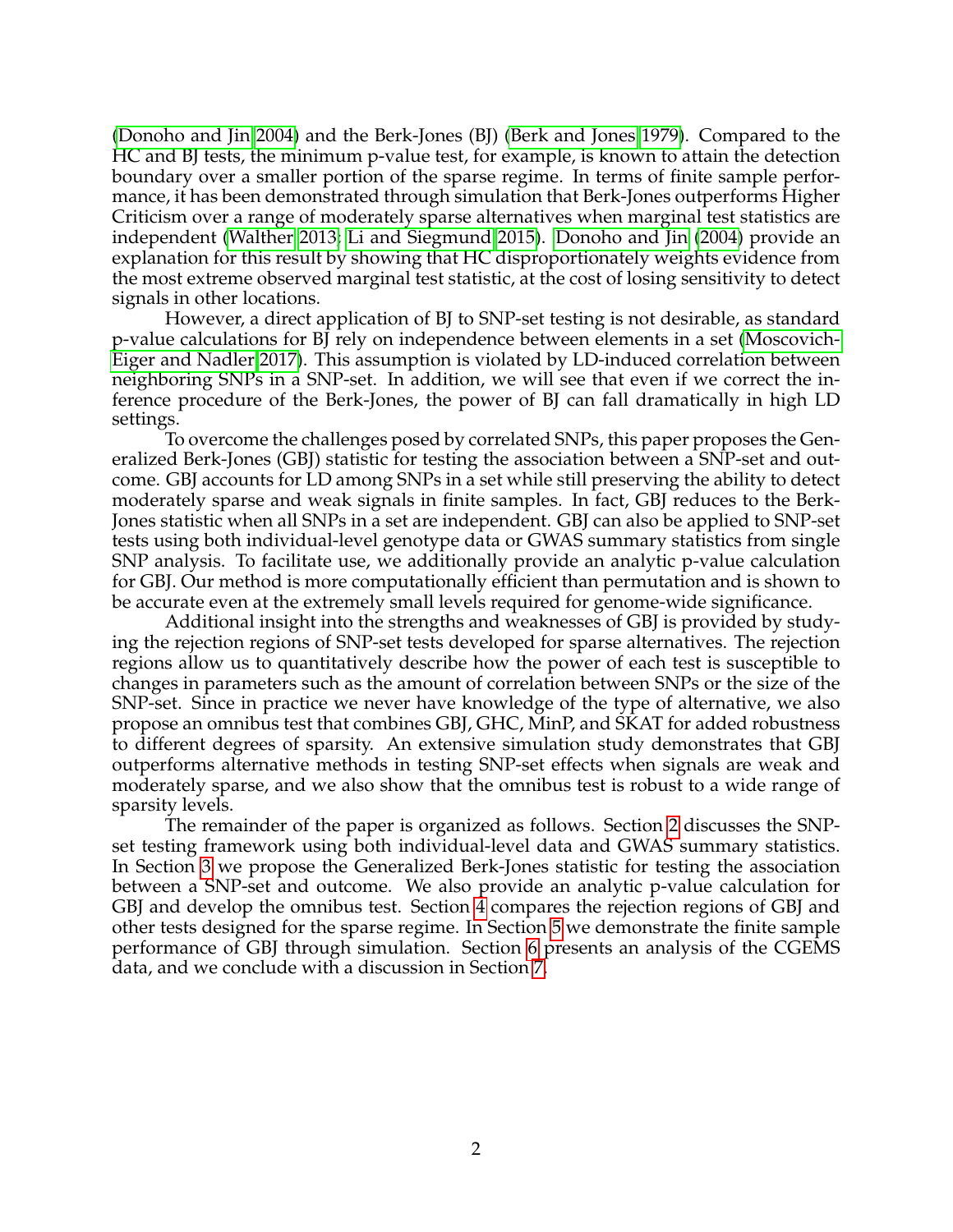## <span id="page-3-0"></span>**2 The SNP-Set Testing Framework**

### <span id="page-3-2"></span>**2.1 Individual-Level Genotype Data**

We begin by describing the SNP-set testing framework using individual-level data on genotype, outcome, and other covariates for  $n$  total subjects. Suppose for subject  $i$ ,  $i = 1, ..., n$ , we observe the outcome  $Y_i$ , a genotype vector  $\mathbf{G}_i = (G_{i1}, ..., G_{id})^T$  of  $d$  SNPs in a SNP-set, and a vector of  $q$  covariates  $\mathbf{X}_i = (X_{i1},...,X_{iq})^T$ . Assume that  $Y_i$  conditional on  $(\mathbf{G}_i, \mathbf{X}_i)$  follows a distribution in the exponential family [\(McCullagh and Nelder 1989\)](#page-21-9) with the density function  $f(Y_i) = \exp\left\{(Y_i\theta_i - b(\theta_i))/a_i(\phi) + c(Y_i, \phi)\right\}$ , where  $a(\cdot)$ ,  $b(\cdot)$ , and  $c(\cdot)$ , are known functions,  $\theta_i$  is a canonical parameter, and  $\phi$  is a dispersion parameter. Let  $\mu_i = E(Y_i | \mathbf{G}_i, \mathbf{X}_i)$  denote the conditional mean of  $Y_i$  and assume it follows the Generalized Linear Model (GLM)

$$
g(\mu_i) = \mathbf{X}_i^T \boldsymbol{\alpha} + \mathbf{G}_i^T \boldsymbol{\beta},
$$

where  $g(\cdot)$  is a differentiable monotone link function. We here only consider canonical link functions for simplicity. In matrix notation, the data take the form  $\mathbf{Y}=(Y_1,...,Y_n)^T$ ,

$$
\mathbf{G}_{n \times d} = [\mathbf{G}_1, ..., \mathbf{G}_n]^T, \text{ and } \mathbf{X}_{n \times q} = [\mathbf{X}_1, ..., \mathbf{X}_n]^T.
$$

The null hypothesis of no association between a SNP-set and outcome, after controlling for covariates, is given by  $H_0$  :  $\beta = 0$ . Both the size of the set d and the sparsity of signals can vary greatly between sets, e.g. from gene to gene, and the number of nonzero  $\beta_j$  is unknown. Our aim is to develop a test suitable for different levels of sparsity while also accounting for the correlation among individual SNP test statistics.

The marginal score statistic for  $\beta_j$ ,  $j = 1, ..., d$ , is

$$
Z_j = \frac{\mathbf{G}_{.j}^T(\mathbf{Y} - \widehat{\boldsymbol{\mu}}_0)}{\sqrt{\mathbf{G}_{.j}^T \mathbf{P} \mathbf{G}_{.j}}},
$$

where  $\mathbf{G}_{.j}$  denotes the  $j$ th column vector of  $\mathbf{G}% _{j}$   $\mathbf{P}=\mathbf{W}-\mathbf{W}\mathbf{X}(\mathbf{X}^{T}\mathbf{W}\mathbf{X})^{-1}\mathbf{X}^{T}\mathbf{W}$  is the projection matrix,  $\mathbf{W} = \text{diag}\left\{a_1(\widehat{\phi})v(\widehat{\mu}_{01}), ..., a_n(\widehat{\phi})v(\widehat{\mu}_{0n})\right\}, \widehat{\mu}_{0i} = g(\mathbf{X}_i^T\widehat{\alpha}_0), \widehat{\alpha}_0$  is the MLE of  $\alpha$  under the null hypothesis, and  $v(\mu_i) = b''(\theta_i)$  is the variance function.

Under the null, the  $d$  marginal score test statistics have an asymptotic multivariate normal distribution

$$
\mathbf{Z} = (Z_1, \cdots, Z_d)^T \stackrel{H_0}{\sim} N(\mathbf{0}_{d \times 1}, \mathbf{\Sigma}_{d \times d}),
$$

where  $\Sigma_{ij} = 1$  for all j, and for  $j \neq k$  we can estimate

<span id="page-3-1"></span>
$$
\widehat{\Sigma}_{jk} = \frac{\mathbf{G}_{.j}^T \mathbf{P} \mathbf{G}_{.k}}{\sqrt{\mathbf{G}_{.j}^T \mathbf{P} \mathbf{G}_{.j}} \sqrt{\mathbf{G}_{.k}^T \mathbf{P} \mathbf{G}_{.k}}}.
$$
\n(1)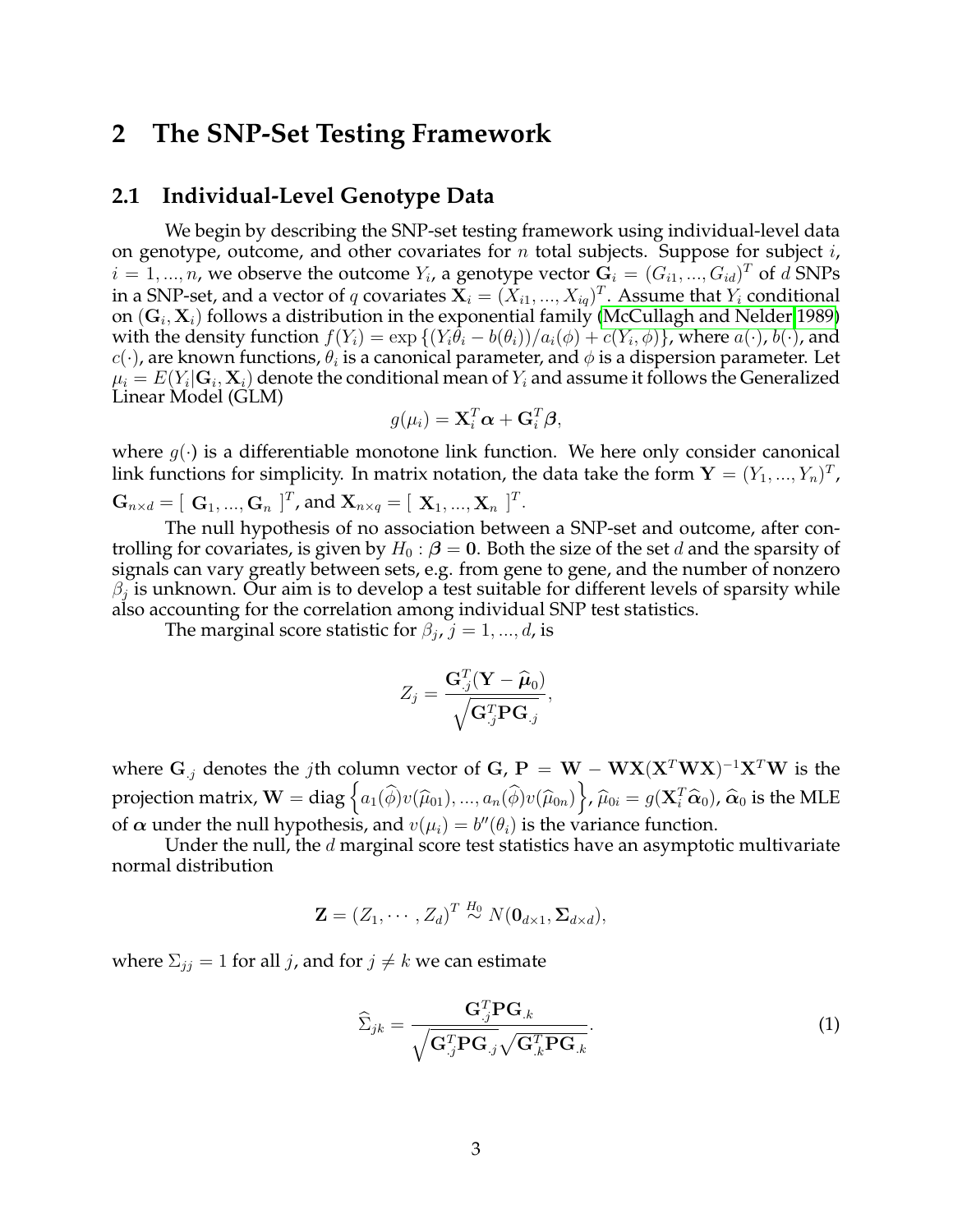## **2.2 GWAS Summary Statistics**

Many GWAS may not release individual-level data due to logistical challenges or data confidentiality agreements. Instead it is much more likely that a marginal test statistic for association with the outcome is available for each individual SNP [\(Pasaniuc and](#page-22-4) [Price 2016\)](#page-22-4). It is hence of great interest to be able to perform SNP-set testing using precomputed  $Z_i$  from across the genome. To test a set of precomputed  $Z_i$  with GBJ, we require estimation of their correlation matrix  $\Sigma$  using external information.

Assume we have a panel of reference genotypes from  $n_r$  subjects of the same ethnicity as those used to construct the summary statistics. For example, this could come from the publicly available 1000 Genomes dataset [\(1000 Genomes Project Consortium 2015\)](#page-20-2). We estimate  $\Sigma$  using equation [\(1\)](#page-3-1) but replace  $\mathbf{G}_{.j}$  and  $\mathbf{X}$  with  $\mathbf{G}_{.j}^{(r)}$  and  $\mathbf{X}^{(r)}$ , where  $\mathbf{G}_{.j}^{(r)}$  is the  $n_r \times 1$  genotype vector of SNP *j* from the reference panel,  $\mathbf{X}^{(r)} = (1, \text{PC}_1, ..., \text{PC}_m)$ ,  $PC_1, ..., PC_m$  are the first m principal component vectors calculated from the reference panel, and  $m$  is the same number of principal components as was used to control for population stratification [\(Price et al. 2006\)](#page-22-5) in the original GWAS analysis of the data. Additionally for each subject we estimate  $v(\hat{\mu}_{0i})$  by setting  $\hat{\mu}_{0i}$  equal to the sample mean of the outcome. For a normally distributed outcome, this is exact as  $v(\cdot) = 1$ . For a binary outcome, since population stratification is the primary confounder of the SNP-outcome relationship in GWAS, and because  $\mu_{i0}$  generally varies slowly with the principal components, this approximation is practically reasonable. Ultimately we are approximating  $\mathbf{G}_{.j}^T\mathbf{P}\mathbf{G}_{.k}$  in [\(1\)](#page-3-1) by  $\mathbf{G}_{.j}^{(r)T}\mathbf{G}_{.k}^{(r)}-\mathbf{G}_{.j}^{(r)T}\mathbf{X}^{(r)}\{\mathbf{X}^{(r)T}\mathbf{X}^{(r)}\}^{-1}\mathbf{X}^{(r)T}\mathbf{G}_{.k}^{(r)}$  up to a scale parameter, with the scale parameter eventually cancelled out in  $\Sigma_{ik}$ .

## <span id="page-4-0"></span>**3 The Generalized Berk-Jones Test for SNP-Set Effects**

### **3.1 The Berk-Jones Statistic**

We briefly review the Berk-Jones statistic in this section to help introduce the Gen-eralized Berk-Jones statistic in Section [3.2.](#page-5-0) The BJ statistic is designed to test for  $H_0$ :  $\beta = 0$  against the alternative that a nonempty subset of the  $\beta_i$  are nonzero, assuming the marginal test statistics are independent. Let  $\Phi(t) = 1 - \Phi(t)$  denote the survival function of a standard normal random variable and  $\Phi^{-1}(t)$  denote its inverse. Let  $|Z|_{(j)}$  denote the order statistics of the vector that results from applying the absolute value operator to each element of **Z**, so that  $|Z|_{(1)}$  is the smallest value of **Z** in magnitude.

Set  $S(t) = \sum_{j=1}^d 1 (|Z_j| \ge t)$ , which is the number of marginal test statistics with a

magnitude greater than or equal to some threshold  $t.$  For a fixed  $t\geq 0$ , and if  $Z_j\overset{\mathrm{iid}}{\thicksim} N(0,1)$ for all *j*, then  $S(t)$  has a binomial distribution with size d and mean parameter  $\pi = 2\Phi(t)$ . This viewpoint motivates the Berk-Jones statistic for independent observations [\(Donoho](#page-21-5)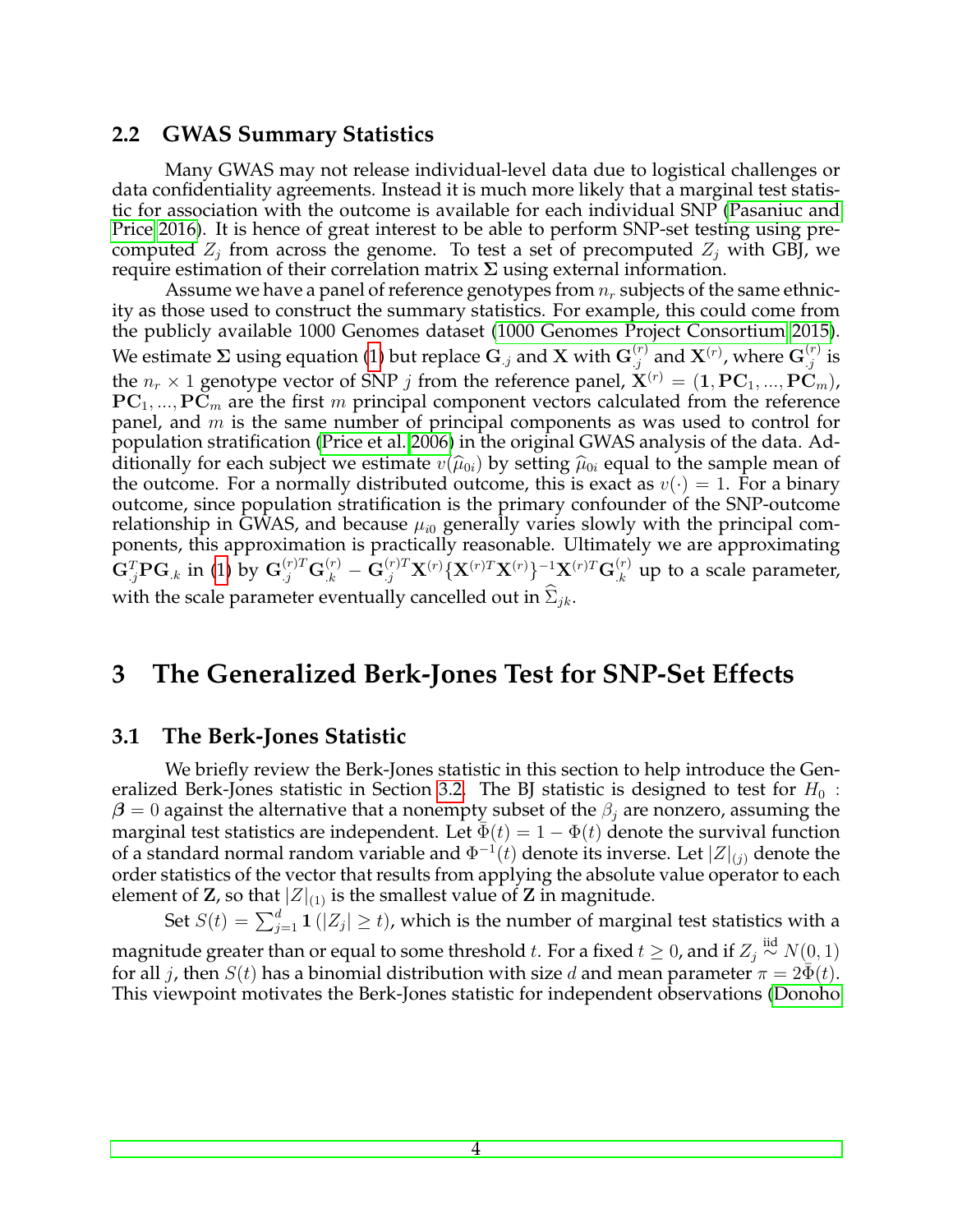[and Jin 2004\)](#page-21-5) as:

<span id="page-5-1"></span>
$$
BJ_d = \max_{t \ge |Z|_{(d/2+1)}} \left[ S(t) \log \left\{ \frac{S(t)}{2d\bar{\Phi}(t)} \right\} + \{d - S(t)\} \log \left\{ \frac{1 - S(t)/d}{1 - 2\bar{\Phi}(t)} \right\} \right] \mathbf{1} \left\{ 2\bar{\Phi}(t) < \frac{S(t)}{d} \right\} \tag{2}
$$
\n
$$
= \max_{1 \le j \le d/2} \log \left[ \frac{\Pr \left\{ S(|Z|_{(d-j+1)}) = j \middle| E(\mathbf{Z}) = \hat{\mu}_{j,d} \cdot \mathbf{J}_d \right\}}{\Pr \left\{ S(|Z|_{(d-j+1)}) = j \middle| E(\mathbf{Z}) = 0 \cdot \mathbf{J}_d \right\}} \right] \mathbf{1} \left\{ 2\bar{\Phi} \left( |Z|_{(d-j+1)} \right) < \frac{j}{d} \right\}
$$

where  $\mathbf{J}_d^T = (1, 1, ..., 1)_{1 \times d}$ ,  $\widehat{\mu}_{j,d} > 0$  solves the equation

$$
j/d = 1 - \left\{ \Phi(|Z|_{(d-j+1)} - \widehat{\mu}_{j,d}) - \Phi(-|Z|_{(d-j+1)} - \widehat{\mu}_{j,d}) \right\},\tag{3}
$$

and the second line uses the characterization of  $S(t)$  as a binomial random variable.

We see that BJ can roughly be explained as the maximum of a one-sided likelihood ratio test on the mean parameter of  $S(t)$ , performed over the larger half of observed test statistic magnitudes. At  $t = |Z|_{(d-j+1)}$  we have  $\pi = 2\bar{\Phi}(|Z|_{(d-j+1)})$  under the binomial likelihood null, and we have  $\pi = j/d$  under the binomial likelihood alternative. We say binomial likelihood null and alternative to make clear that we are talking about an interpretation of the Berk-Jones statistic and to distinguish from the actual set-based null and alternative hypotheses being tested.

Note that the Higher Criticism test differs from the Berk-Jones by replacing the like-lihood ratio statistic in [\(2\)](#page-5-1) with the Pearson Chi-square statistic  $\{S(t)-2d\bar{\Phi}(t)\}^2/\{2d\bar{\Phi}(t)(1-t)\}^2$  $2\bar{\Phi}(t)$ . Let k be the number of causal SNPs in a set. The sparse regime is designated as  $k \, < \, d^{1/2}$ , and we call  $d^{1/4} \, < \, k \, < \, d^{1/2}$  moderately sparse, with  $k \, \leq \, d^{1/4}$  referred to as extremely sparse. [Donoho and Jin](#page-21-5) [\(2004\)](#page-21-5) showed that, when the  $Z_i$  are all mutually independent, both HC and BJ are able to reach the detection boundary over the entire sparse signal regime as  $d \to \infty$ . [Walther](#page-22-3) [\(2013\)](#page-22-3) and [Li and Siegmund](#page-21-7) [\(2015\)](#page-21-7) showed that the BJ statistic generally has better power than HC when the size of the set  $d$  is finite and the signals are moderately sparse.

If  $Z_1, ..., Z_d$  are correlated, as they will be for test statistics arising from neighboring SNPs in a gene, then  $S(t)$  no longer has a binomial distribution under the null. In this case, the standard Berk-Jones statistic no longer has a meaningful interpretation, and we may expect it to lose efficiency. In fact, we will show later that the rejection region of the Berk-Jones has a less desirable shape under various correlation structures, leading to a significant loss in power when the test statistics are not independent. Therefore we are interested in developing a modified BJ statistic that can account for correlation among the marginal test statistics in a set and thus possesses rejection regions which are more robust to arbitrary correlation structures.

### <span id="page-5-0"></span>**3.2 The Generalized Berk-Jones Statistic**

We now propose the Generalized Berk-Jones statistic for testing the association between a SNP-set and outcome. Following the spirit of Berk-Jones, GBJ considers a likelihood ratio type statistic on the mean parameter of  $S(t)$ , but the key difference is GBJ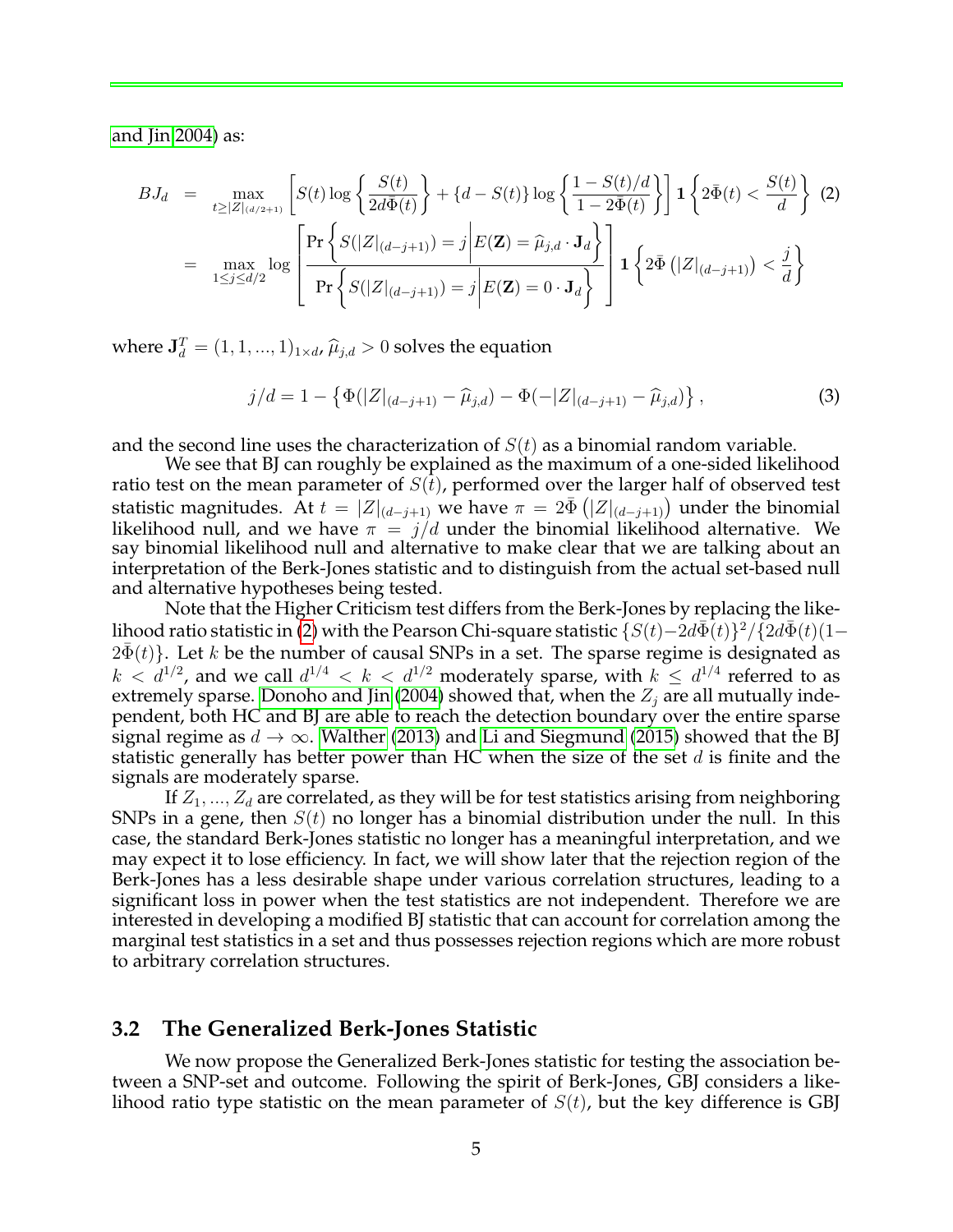explicitly accounts for the correlation structure of  $Z_1, ..., Z_d$ . More precisely, we define the GBI statistic as:

$$
GBJ_d = \max_{1 \leq j \leq d/2} \log \left[ \frac{\Pr \left\{ S \left( |Z|_{(d-j+1)} \right) = j \middle| E(\mathbf{Z}) = \widehat{\mu}_{j,d} \cdot \mathbf{J}_d, \text{cov}(\mathbf{Z}) = \Sigma \right\}}{\Pr \left\{ S \left( |Z|_{(d-j+1)} \right) = j \middle| E(\mathbf{Z}) = 0 \cdot \mathbf{J}_d, \text{cov}(\mathbf{Z}) = \Sigma \right\}} \right]
$$
  
-1 $\left\{ 2\overline{\Phi} \left( |Z|_{(d-j+1)} \right) < \frac{j}{d} \right\}.$ 

When the  $Z_i$  are correlated,  $S(t)$  follows either an underdispersed or overdispersed binomial distribution instead of the standard binomial. However finding the exact distribution of  $S(t)$  when  $\Sigma \neq I$  is difficult. For a general  $\Sigma$ , computing Pr  $\{S(t) = m\}$  requires iterating through  $d$  choose  $m$  terms and is very time consuming. In special cases, such as when  $\Sigma$  has an exchangeable correlation structure with  $\Sigma = (1\!-\!\rho)\mathbf{I}\!+\!\rho\mathbf{1}\mathbf{1}^T$ , the calculation is much easier. However these scenarios occur rarely, if ever, in practice.

We propose to approximate the full distribution of  $S(t)$  using an Extended Beta-Binomial (EBB) distribution [\(Prentice 1986\)](#page-22-6). The Extended Beta-Binomial is a reparameterization and extension of the standard Beta-Binomial( $\alpha$ ,  $\beta$ ) distribution with the standard Beta-Binomial being a special case of the EBB. A random variable  $V \sim EBB(d, \lambda, \gamma)$ has probability mass function

$$
\Pr(V = v; d, \lambda, \gamma) = \left(\begin{array}{c} d \\ v \end{array}\right) \prod_{k=0}^{v-1} (\lambda + \gamma k) \prod_{k=0}^{d-v-1} (1 - \lambda + \gamma k) \Bigg/ \prod_{k=0}^{d-1} (1 + \gamma k),\tag{4}
$$

where we follow the convention  $\prod_{k=0}^a c_k = 1$  for  $a < 0$ . The mean of V is given by  $E(V) = d\lambda$  and the variance is Var(V) =  $d\lambda(1-\lambda)\{1+(d-1)\gamma(1+\gamma)^{-1}\}.$ 

The Extended Beta-Binomial distribution reduces to the Beta-Binomial distribution if we set  $\lambda=\alpha(\alpha+\beta)^{-1}$  and  $\gamma=(\alpha+\beta)^{-1}$  for  $\alpha,\beta>0.$  Because the standard Beta-Binomial distribution requires  $\alpha, \beta > 0$ , it cannot accommodate underdispersion and never reduces to the binomial distribution. In contrast, the EBB allows for both overdispersion and underdispersion, and it reduces exactly to the binomial distribution when  $\gamma = 0$ . This mechanism allows our GBJ statistic to reduce to the Berk-Jones when there is no correlation among the observations.

### <span id="page-6-0"></span>**3.3 Calculation of the Generalized Berk-Jones Statistic**

We now describe more precisely the mechanics of calculating the GBJ statistic. To begin, check if the condition  $1 \{ 2 \bar{ \Phi } \left( |Z|_{(d-j+1)} \right) < j/d \}$  is satisfied at any  $j \leq d/2$ . If the condition is never satisfied, then the observed value of GBJ is 0 and we do not need to perform any more computation. The following steps should only be taken on indices  $j \leq d/2$  where the condition is satisfied.

At each qualifying j, we approximate the distribution of  $S(|Z|_{(d-j+1)})$  by an Extended Beta-Binomial random variable under both the binomial likelihood null and the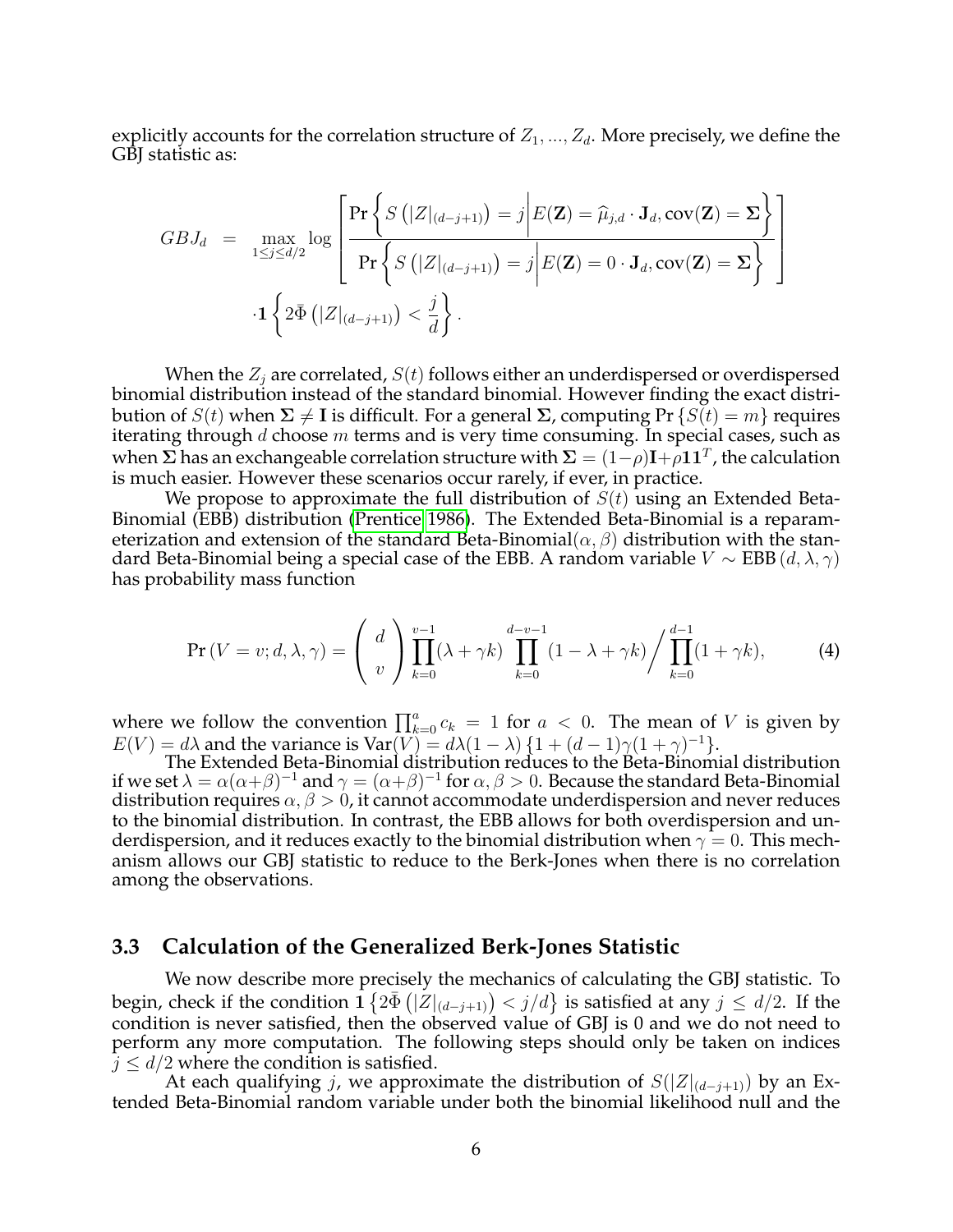binomial likelihood alternative. Denote these two variables by  $V^{(j)}_0\sim EBB(\lambda^{(j)}_0$  $\overset{(j)}{0}, \gamma^{(j)}_0$  $_0^{(J)}$ ) and  $V_a^{(j)} \sim EBB(\lambda_a^{(j)},\gamma_a^{(j)})$ . We solve for  $(\lambda_0^{(j)})$  $\overset{(j)}{0}, \gamma^{(j)}_0$  $\binom{10}{0}$  through moment matching equations

$$
\lambda_0^{(j)} = E_0 \left\{ S(|Z|_{(d-j+1)}) \right\} / d,
$$
  

$$
\frac{\gamma_0^{(j)}}{1 + \gamma_0^{(j)}} = \frac{\text{Var}_0 \left\{ S(|Z|_{(d-j+1)}) \right\} - d\lambda_0^{(j)} (1 - \lambda_0^{(j)})}{d(d-1)\lambda_0^{(j)} (1 - \lambda_0^{(j)})},
$$

where  $E_0$  and Var<sub>0</sub> denote the expectation and variance conditional on  $\mathbf{Z} \sim MVN(0 \cdot \mathbf{Z})$  $({\bf J}_d, \Sigma)$ . Similarly, we solve for  $(\lambda_a^{(j)}, \gamma_a^{(j)})$  using the same equations except with  $E_a$  and Var<sub>a</sub>, which are the expectation and variance conditional on  $\mathbf{Z} \sim MVN(\hat{\mu}_{j,d} \cdot \mathbf{J}_d, \Sigma)$ .<br>The first moment matching equation is simple to solve since cl

The first moment matching equation is simple to solve, since clearly  $E_0 \left\{ S(|Z|_{(d-j+1)}) \right\} = 2d\bar{\Phi}(|Z|_{(d-j+1)})$  and  $E_a \left\{ S(|Z|_{(d-j+1)}) \right\} = j$ . The variance term in the second equation is more difficult. We can use Theorem 1 of [Barnett et al.](#page-20-0) [\(2017\)](#page-20-0) for Var<sub>0</sub>. For Var<sub>a</sub>, we need the following theorem:

**Theorem 1.** *Let*  $\mathbf{Z} \sim MVN(\mu \cdot \mathbf{J}_d, \Sigma)$ , and take  $\mathcal{H}_i(t)$  be the probabilists' Hermite polynomials. *Define*  $\bar{\rho}^r = \frac{2}{d(d-r)}$  $\frac{2}{d(d-1)}\sum_{1\leq k, where  $\rho_{k,l}$  is the  $(k,l)$  element of  $\Sigma$ , and let  $\rho_{k,k}=1$  for all$  $k = 1, 2, \ldots, d$ . Then the variance of  $S(t)$  is:

$$
Var_a \{S(t)\} = d\lambda (1 - \lambda) + d(d - 1) \left\{ \phi(t - \mu)^2 \sum_{r=1}^{\infty} \frac{\bar{\rho}^r}{r!} H_{r-1}(t - \mu)^2 \right\} + d(d - 1) \left\{ \phi(-t - \mu)^2 \sum_{r=1}^{\infty} \frac{\bar{\rho}^r}{r!} H_{r-1}(-t - \mu)^2 \right\} - 2d(d - 1) \left\{ \phi(-t - \mu)\phi(t - \mu) \sum_{r=1}^{\infty} \frac{\bar{\rho}^r}{r!} H_{r-1}(-t - \mu) H_{r-1}(t - \mu) \right\}, \lambda = 1 - \left\{ \Phi(t - \mu) - \Phi(-t - \mu) \right\}.
$$

The proof of this theorem is given in the Supplementary Materials. The terms in the infinite sum shrink very quickly, and in practice we see good accuracy using only the first ten.

After matching all four parameters  $(\lambda_0^{(j)})$  $\overset{(j)}{0}, \gamma^{(j)}_0$  $\lambda_{a}^{(j)},\lambda_{a}^{(j)},\gamma_{a}^{(j)})$ , we calculate

$$
GBJ_d^{(j)} = \log \left\{ \frac{\Pr\left(V_a^{(j)} = j; d, \lambda_a^{(j)}, \gamma_a^{(j)}\right)}{\Pr\left(V_0^{(j)} = j; d, \lambda_0^{(j)}, \gamma_0^{(j)}\right)} \right\}.
$$

The maximum value of  $GBJ_d^{(j)}$  among all qualifying  $j$  is then the observed Generalized Berk-Jones statistic.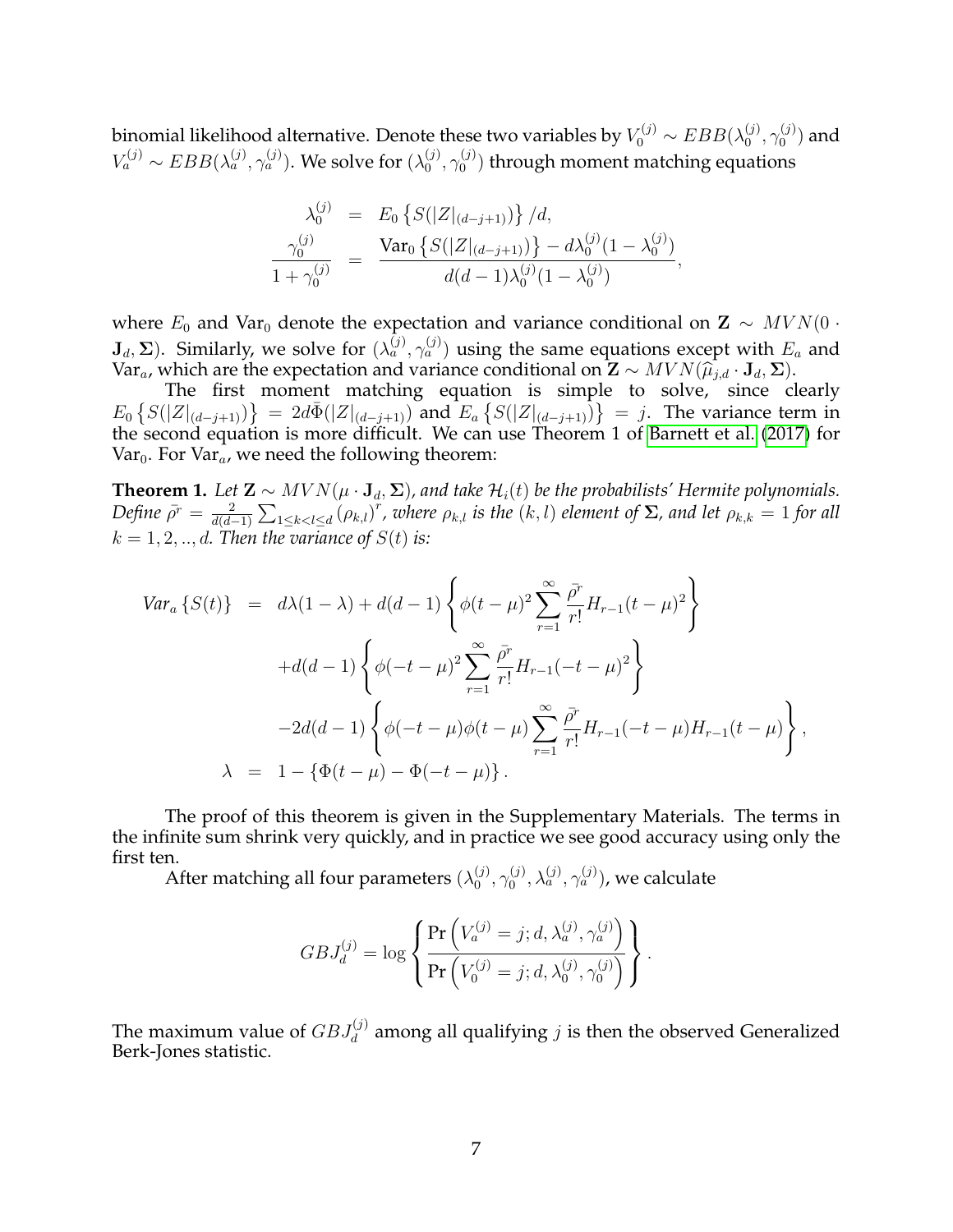## <span id="page-8-2"></span>**3.4 Analytic P-value Calculation**

Let  $G_d$  be a general supremum-based global statistic such as the GBJ statistic. Suppose  $G_d$  is constructed using independent marginal test statistics  $Z_1, ..., Z_d$ . Denote the observed value of this statistic by  $g$ , where higher values of  $g$  indicate more evidence for the alternative. As noted by [Moscovich-Eiger and Nadler](#page-21-8) [\(2017\)](#page-21-8), the p-value for  $g$  can often be written

$$
\Pr(G_d \ge g) = 1 - \Pr\left\{ \forall j = 1, 2, ..., d : |Z|_{(j)} \le b_j \middle| Z_j \stackrel{iid}{\sim} N(0, 1) \right\},\,
$$

where  $0 \le b_1 \le b_2 \le ... \le b_d$  are 'boundary points' that come from inversion of the test statistic. The points  $b_1, b_2, ..., b_d$  will depend on g and d and will be different for different choices of a global statistic, but for the sake of presentation, we will suppress this dependency in the notation. [Moscovich-Eiger and Nadler](#page-21-8) [\(2017\)](#page-21-8) proposed a method that can calculate the p-value of  $G_d$  very quickly if  $Z_1, ..., Z_d$  are independent. However when  $Z_1, ..., Z_d$  are correlated, their techniques for a fast calculation are not applicable.

An exact p-value for GBJ, and for any global test applied to correlated observations, must take into account the covariance structure of Z. The p-value for these tests is then

<span id="page-8-0"></span>
$$
\Pr(G_d \ge g) = 1 - \Pr\left\{ \forall j = 1, 2, ..., d : |Z|_{(j)} \le b_j \middle| \mathbf{Z} \sim MVN(\mathbf{0}, \Sigma) \right\},\tag{5}
$$

where  $b_j$  is understood to additionally depend on  $\boldsymbol{\Sigma}$  as well. We are unaware of any computationally feasible expressions to calculate the joint distribution of the order statistics  $|Z|_{(1)},...,|Z|_{(d)}$  when d is moderate or large. The Supplementary Materials provides a procedure to compute this probability by partitioning the region into d! separate sections, but the method is very computationally intensive and not feasible for use with  $d > 10$ .

However, an alternative way to write the rejection region of equation [\(5\)](#page-8-0) is

<span id="page-8-1"></span>
$$
\Pr\left\{\forall j : |Z|_{(j)} \le b_j \middle| \mathbf{Z} \sim MVN(\mathbf{0}, \boldsymbol{\Sigma})\right\} = \Pr\left\{\forall j : S(b_j) \le (d-j) \middle| \mathbf{Z} \sim MVN(\mathbf{0}, \boldsymbol{\Sigma})\right\}.
$$
 (6)

The right hand side of [\(6\)](#page-8-1) suggests that the quantity can be calculated recursively. Indeed, define  $b_0=0$  and  $q_{j,a}=\Pr\Big\{S(b_j)=a, \bigcap_{k=1}^{j-1}S(b_k)\leq d-k\Big\}.$  The quantity in [\(6\)](#page-8-1) is just  $q_{d,0}$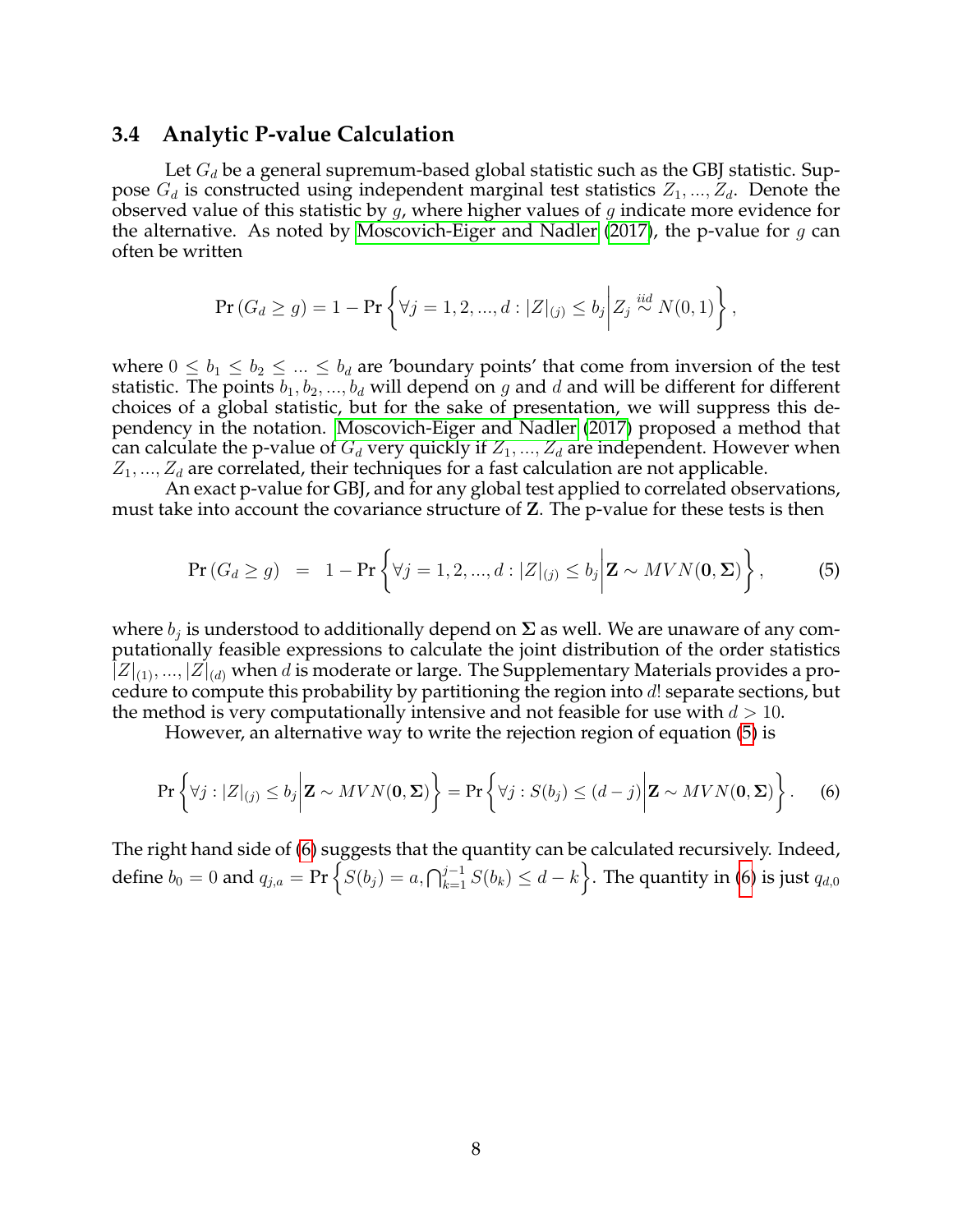and can be calculated recursively as

<span id="page-9-0"></span>
$$
q_{j,a} = \sum_{m=a}^{d-j+1} \Pr\left\{ S(b_j) = a, S(b_{j-1}) = m, \bigcap_{k=1}^{j-2} S(b_k) \le d - k \right\},
$$
  
\n
$$
= \sum_{m=a}^{d-j+1} \Pr\left\{ S(b_j) = a \middle| S(b_{j-1}) = m, \bigcap_{k=1}^{j-2} S(b_k) \le d - k \right\} q_{j-1,m},
$$
  
\n
$$
\approx \sum_{m=a}^{d-j+1} \Pr\left\{ S(b_j) = a \middle| S(b_{j-1}) = m \right\} q_{j-1,m},
$$
\n(7)

for  $j > 1$ , with  $q_{1,a} = Pr\{S(b_1) = a | S(b_0) = d\}$ . We use an EBB approximation for the distribution of  $S(b_i)$  conditional on  $S(b_{i-1}) = m$ , with the equations

$$
\lambda_j = \frac{\bar{\Phi}(b_j)}{\bar{\Phi}(b_{j-1})},
$$
\n
$$
\frac{\gamma_j}{1 + \gamma_j} = \frac{2 \sum_{k < l} \left[ \frac{\Pr(|Z_k|, |Z_l| \ge b_j)}{\Pr(|Z_k|, |Z_l| \ge b_{j-1})} - \left\{ \frac{\bar{\Phi}(b_j)}{\bar{\Phi}(b_{j-1})} \right\}^2 \right]}{d(d-1)\lambda_j(1-\lambda_j)},
$$

to match the moments. Finally, set Pr { $S(b_j) = a | S(b_{j-1}) = m$ } := Pr ( $V_j = a$ ) where  $V_j \sim$  $EBB(m, \lambda_j, \gamma_j)$ . Evaluation of Pr ( $|Z_k|, |Z_l| \ge b_j$ ) follows from steps similar to the proof of Theorem 1.

Note that we can generalize the scheme described above to calculate p-values for many different supremum-based global tests by adopting the general approach of [Moscovi](#page-21-8)ch-[Eiger and Nadler](#page-21-8) [\(2017\)](#page-21-8). As long as the test statistic can be inverted to create the bounds  $b_1, ..., b_d$ , we can use equation [\(7\)](#page-9-0) to calculate its p-value when applied to correlated observations. In particular, we can use this procedure to perform p-value calculations for the HC, GHC, BJ, and GBJ statistics. Both the calculation and the Generalized Berk-Jones test are implemented in the R package GBJ, available on the CRAN repository.

#### <span id="page-9-1"></span>**3.5 The Omnibus Test**

While we will show that the Generalized Berk-Jones test possesses an attractive finite sample rejection region when signals are moderately sparse, GBJ may also lose power in the presence of very sparse or dense signals. As SNP-set inference involves testing for a composite alternative  $H_1 : \beta \neq 0$ , there is no uniformly optimal test for both sparse and dense alternatives. Since signal sparsity varies between genes, the best test will also change from gene to gene, but it is unknown prior to scanning the genome. Thus we propose an omnibus test that offers robust power over a range of different sparsity levels.

The omnibus test is constructed by combining the SKAT, GBJ, GHC, and minimum p-value statistics, which have been described above. The motivation for choosing these four methods is to combine tests that are known to have good power when signals are dense, moderately sparse, very sparse, and the sparsest possible, respectively. The MinP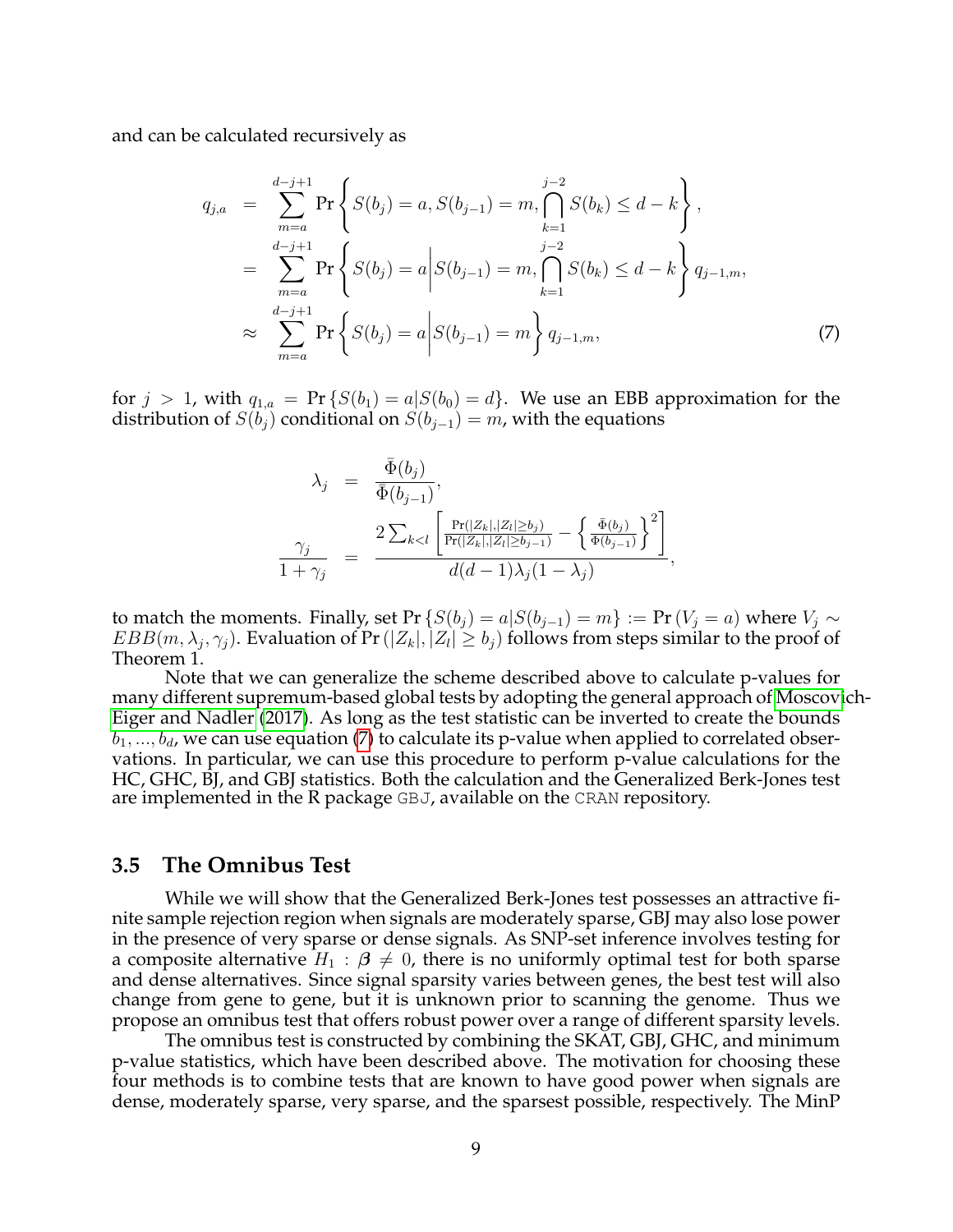method uses the set's largest marginal test statistic in magnitude  $|Z|_{(d)}$  as a test statistic. When the  $Z_i$  are independent, [Donoho and Jin](#page-21-5) [\(2004\)](#page-21-5) showed that MinP asymptotically reaches the same detection boundary as HC and BJ in the very sparse regime  $k \leq d^{1/4}$  but not the moderately sparse regime  $d^{1/4} < k < d^{1/2}.$  In finite samples, MinP can have better power than the other three tests when there are only one or two causal SNPs. In contrast, SKAT is known to have high power when signals in a SNP-set are dense.

The omnibus test first applies each of the four tests to the same SNP-set, and then it carries forward the smallest p-value from the four tests as a test statistic. Specifically, the omnibus test statistic is defined as:

$$
OMNI = \min (p_{GBJ}, p_{GHC}, p_{SKAT}, p_{MinP}),
$$

where  $p_{GBJ}, p_{GHC}, p_{SKAT}$ , and  $p_{MinP}$  denote the p-values of the four tests applied on the same SNP-set. As these tests are applied to the same data, the four p-values will be correlated.

Calculations of the p-value for OMNI must again account for the correlation between tests. We employ a Gaussian copula approximation for the joint distribution of the inverse-normal transformed p-values:

$$
p_{OMNI} = 1 - \Phi_M \left[ \left\{ \Phi^{-1}(1 - OMNI), ..., \Phi^{-1}(1 - OMNI) \right\}_{4 \times 1}; \mathbf{R}_{4 \times 4} \right],
$$

where  $\Phi_M(\cdot;{\bf R})$  denotes the joint cumulative distribution function of a multivariate normal distribution with mean vector zero and correlation matrix R. The correlation matrix R of the four component test statistics is estimated through parametric bootstrap under the null. For each subject  $i$  in the study, we simulate a new outcome based on the null mean  $\widehat{\mu}_{0i}$ . When individual-level data are not available, we take  $\widehat{\mu}_{0i}$  to be the same con-<br>stant for all subjects as an approximation. Then each of the four tests are applied with the stant for all subjects as an approximation. Then each of the four tests are applied with the simulated outcome instead of the original one. The original design matrix, or approximated design matrix if working with summary statistics, is used each time. Each of the four p-values is subtracted from 1 and then inverse-normal transformed; under the null hypothesis the four transformed values have marginal normal distributions with mean zero. As we only need to estimate the correlation matrix R, only a small number of parametric bootstrap samples are needed. In practice, this procedure is repeated 100 times, and then we set R equal to the sample correlations of the inverse-normal transformed statistics. We will see that this omnibus test performs well across a variety of settings.

## <span id="page-10-0"></span>**4 Rejection Region Analysis of Different SNP-Set Tests**

We study in this section the finite sample rejection regions for the BJ, GBJ, HC, and GHC tests, and we advocate for viewing these statistics as boundary-defining algorithms. Consider a fixed SNP-set s with size  $d = d_s$  and correlation structure  $\Sigma = \Sigma_s$ , and suppose we wish to conduct inference at level  $\alpha = 0.01$ . Using the p-value calculation from above, we can employ standard root-finding routines to find the observed value  $g_s$  which would result in a GBJ p-value of 0.01 for a SNP-set with these characteristics. Then inverting  $g_s$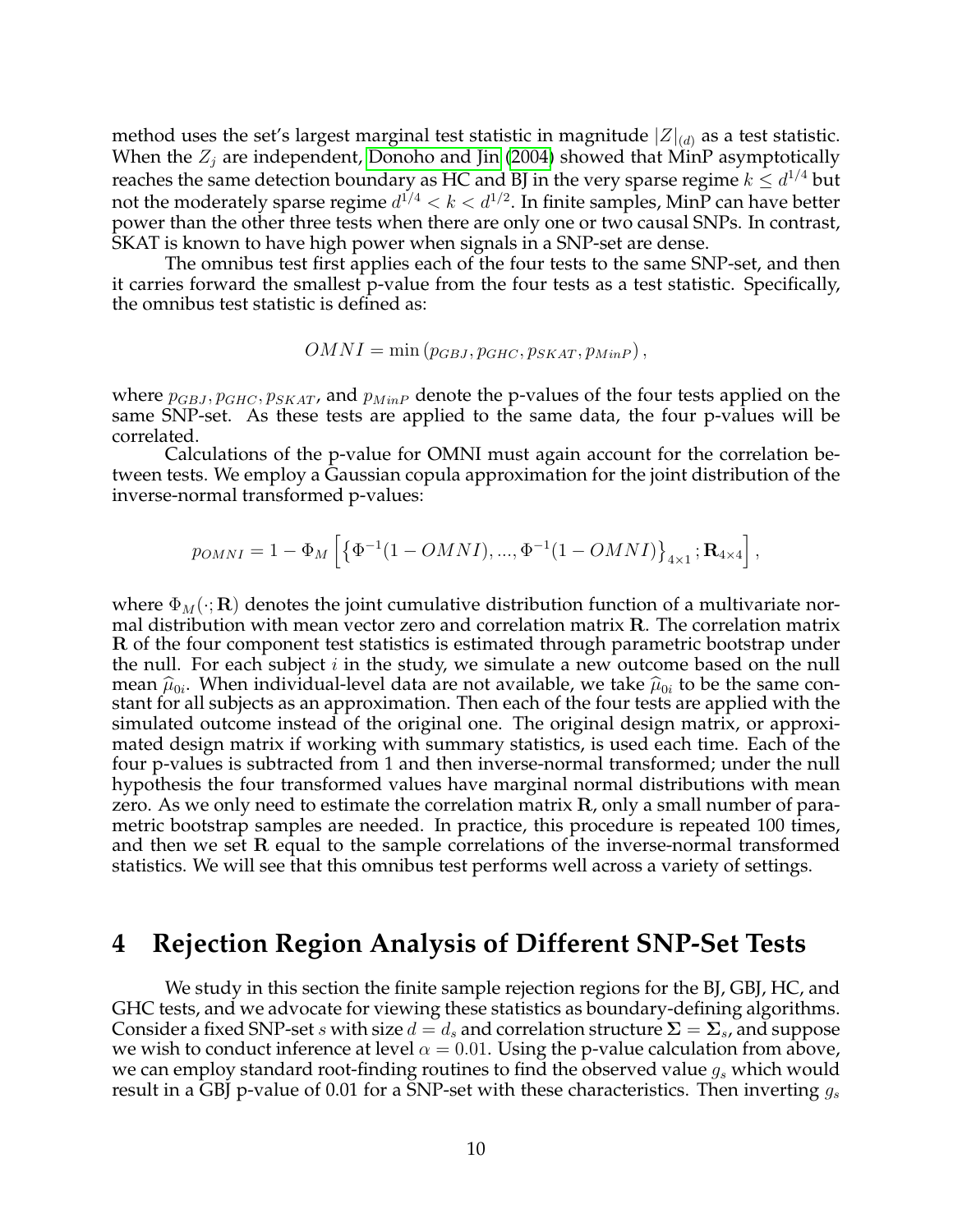to find boundary points  $b_1, b_2, ..., b_{d_s}$  as in Section [3.4](#page-8-2) constructs a rejection region in terms of in terms of  $|Z|_{(1)},...,|Z|_{(d_s)}$ . That is, if the observed value of  $|Z|_{(j)}$  were larger than  $b_j$ for any  $j = 1, 2, ..., d_s$ , then the GBJ p-value for this set would be less than 0.01. Plotting the bounds for various tests using different values of  $\alpha$ , d, and  $\Sigma$  shows us exactly what types of signals a given test is well-powered to detect at level  $\alpha$ . For the same setting, a test with smaller bounds is preferred, as it will provide more finite sample power.

To numerically compare the rejection boundaries, consider a simplified model of SNP-set correlation structure where the set is partitioned into only two sections. Let one section be the independence section, where all SNPs in this portion are completely independent of all other SNPs in the set. Let the other section be the correlated section, where all SNPs in this portion have common pairwise correlation  $\rho$  with other SNPs in the section. For our numerical study,  $\rho = 0.3$  for the correlated section. We investigate SNP-sets of size  $d = 20$  and 100, correlated sections which contain 50% and 75% of the SNPs, and tests at size  $\alpha = 0.01$ . These parameters are chosen to represent reasonable boundaries on the correlation structures seen in common GWAS data; [Dawson et al.](#page-21-10) [\(2002\)](#page-21-10) estimated that the average  $r^2$  between SNPs separated by 100kb is around 0.1.

The rejection regions for each SNP-set are plotted in Figure [1.](#page-12-0) At the  $j$ th coordinate on the x-axis, if the observed  $|Z|_{(j)}$  lies above the boundary of a particular test at that coordinate, then we would reject the null for that test at level  $\alpha = 0.01$ . The lines on the graph are added to aid in visualization, but there should be no interpretation of interpolation between the points. It does not make sense to think of the boundary at  $|Z|_{(2.5)}$ , for example. While standard methods for inference on HC and BJ are invalid in the presence of correlation, valid p-values for these tests can be computed with the same ideas we have introduced for GBJ inference, specifically following equations [\(5\)](#page-8-0)-[\(7\)](#page-9-0). Thus we can show that HC and BJ sometimes have much less desirable rejection regions when SNPs in a set are correlated.

One of the clearest trends from Figure [1](#page-12-0) is that the HC and GHC boundaries are lower for a small region around  $|Z|_{(d)}$ , and then the BJ and GBJ boundaries quickly become smaller as we move left. This behavior indicates that HC and GHC are better at detecting the sparsest alternatives with only a very few signals, as those signals would almost always manifest as the test statistics with the largest magnitude. In contrast, the plots demonstrate that BJ and GBJ can have more power to detect weaker, less sparse signals which may be more easily found by examining the test statistic which is, say, fifth or tenth largest in magnitude. The boundaries of HC and GHC can drop below BJ and GBJ again for the smallest observed magnitudes, but signals would only be found in these observations if they are particularly dense, a setting which is not the focus of our efforts. The intuition we can glean from this figure is closely aligned with the theoretical development of [Donoho and Jin](#page-21-5) [\(2004\)](#page-21-5) and the simulations of [Li and Siegmund](#page-21-7) [\(2015\)](#page-21-7) when the marginal test statistics  $Z_i$  are independent. These authors showed that HC is attuned to detect sparse signals arising at the very tail of the observed distribution, while BJ has more power as the number of signals rises.

These results also show why BJ is likely to have low power for detecting sparse signals when the level of correlation is high. When 75% of the SNPs are correlated, the rejection boundary for BJ at the largest few observations is the highest by multiple orders of magnitude on the p-value scale. It would not be desirable to apply BJ in these types of settings, as the test loses an extremely large amount of sensitivity to detect signals in the most outlying values. BJ is still likely to be suitable for detecting dense signals in these situations. Here, GBJ acts as a compromise between BJ and GHC under high correlation.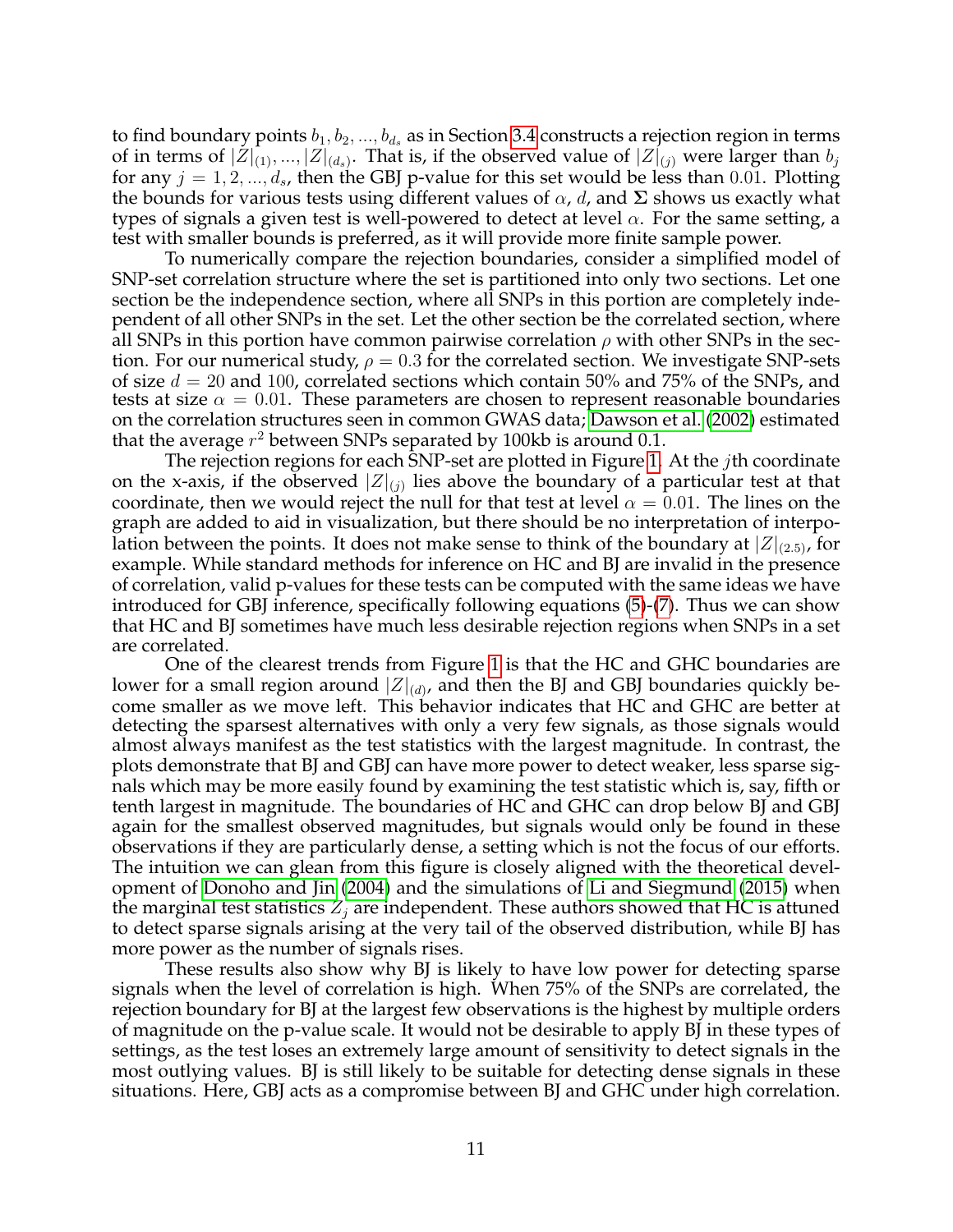

<span id="page-12-0"></span>Figure 1: Rejection region of Berk-Jones, Generalized Berk-Jones, Higher Criticism, and Generalized Higher Criticism tests, plotted according to the order statistics of the absolute values of the test statistics. If the *j*th smallest test statistic in magnitude is greater than the boundary point for a given test at any point  $j$  on the x-axis, then we would reject the null using that test at level  $\alpha = 0.01$ . The difference between BJ and GBJ becomes much more pronounced as both the size of the set and the amount of correlation increase.

GBJ provides a much lower boundary than BJ at the tail in exchange for slightly higher boundaries near the middle. Thus, GBJ can detect both sparse and dense signals in this example. On the other hand, GBJ provides a slightly higher boundary than GHC at the tail in exchange for lower boundaries past the tail, so it trades some power in the extremely sparse regime for more power to detect moderately sparse signals.

We see that choosing a different statistic is essentially choosing a different boundarysetting algorithm, and this choice should ideally be informed by parameters such as the amount of correlation and estimated sparsity level. Ultimately these plots illustrate that there is no single best global test for all types of alternatives. A genome-wide analysis strategy using the omnibus test will be likely to have robust power across different sparsity settings, correlation structures, and SNP-set sizes.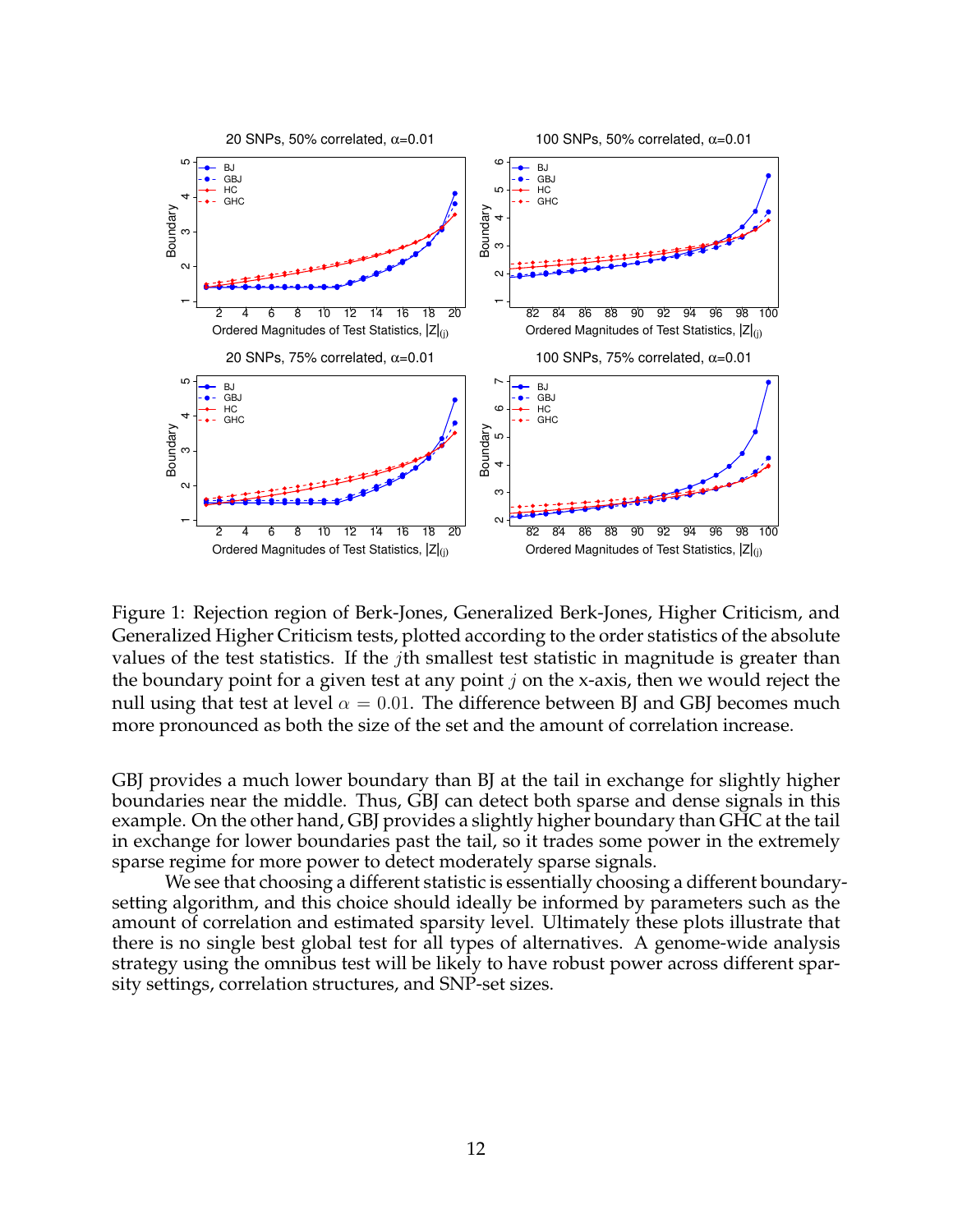# <span id="page-13-0"></span>**5 Simulation Results**

## **5.1 Type I Error of the Generalized Berk-Jones Test**

We first illustrate that our p-value calculations for the GBJ and omnibus tests are accurate enough to control the Type I error rate at levels required to declare genomewide significance of a SNP-set. To replicate the setting of traditional GWAS data, we perform the size simulation on random regions across chromosome 5 which correspond to known gene sizes. We also conduct the size simulation on a high-LD subset of the FGFR2 gene and a low-LD subset of the FGFR2 gene to parse LD-related effects. We choose FGFR2 because it contains both high and low LD regions, and because it will later be the most significant gene in our analysis of the CGEMS data. All SNP-sets contain genotypes simulated with HAPGEN2 [\(Su et al. 2011\)](#page-22-7) using the CEU population from HapMap3 as a reference panel.

In all simulations the outcome is generated as  $Y \sim N(0, 1)$ , and we fit the linear regression model (1) with  $\beta = 0$  and  $X_i = 1$ . Each simulation is repeated 20 million times, and we report the Type I error down to  $10^{-5}$ . Table [1](#page-13-1) shows that our GBJ p-value calculation is accurate and protects the correct size for correlation structures seen in actual data. The p-value calculation for the omnibus test is similarly accurate at the most stringent significance levels, but it is somewhat conservative at larger significance levels.

<span id="page-13-1"></span>Table 1: Type I error of GBJ computed over 20 million simulations. The strong LD setting denoted by SLD refers to eight SNPs from FGFR2 which are highly correlated. The weak LD setting denoted by WLD refers to eight SNPs from FGFR2 which demonstrate only a small amount of correlation with each other. The Chr5 setting refers to over 500 regions on chromosome 5 corresponding to known gene sizes.

|                                                                                  |  | Nominal $\alpha$ GBJ, WLD GBJ, SLD GBJ, Chr5 OMNI, WLD OMNI, SLD OMNI, Chr5 |                                 |                      |
|----------------------------------------------------------------------------------|--|-----------------------------------------------------------------------------|---------------------------------|----------------------|
| $1 \cdot 10^{-2}$ $9.65 \cdot 10^{-3}$ $8.50 \cdot 10^{-3}$ $9.35 \cdot 10^{-3}$ |  | $7.22 \cdot 10^{-3}$                                                        | $6.88 \cdot \overline{10^{-3}}$ | $6.74 \cdot 10^{-3}$ |
| $1 \cdot 10^{-3}$ $9.70 \cdot 10^{-4}$ $9.21 \cdot 10^{-4}$ $1.06 \cdot 10^{-3}$ |  | $6.95 \cdot 10^{-4}$                                                        | $7.19 \cdot 10^{-4}$            | $6.90 \cdot 10^{-4}$ |
| $1 \cdot 10^{-4}$ $9.82 \cdot 10^{-5}$ $9.90 \cdot 10^{-5}$ $1.20 \cdot 10^{-4}$ |  | $7.70 \cdot 10^{-5}$                                                        | $9.00 \cdot 10^{-5}$            | $8.06 \cdot 10^{-5}$ |
| $1 \cdot 10^{-5}$ $9.65 \cdot 10^{-6}$ $1.11 \cdot 10^{-5}$ $1.49 \cdot 10^{-5}$ |  | $9.35 \cdot 10^{-6}$                                                        | $1.31 \cdot 10^{-5}$            | $1.08 \cdot 10^{-5}$ |

# **5.2 Power of GBJ Under Varying Hypothetical Correlation Structures**

## **and Sparsity Settings**

To study the power of GBJ, we first conduct simulations under a variety of hypothetical correlation structures and sparsity settings. The performance of the GBJ is compared to the minimum p-value test, GHC, SKAT, and the omnibus test described in Section [3.5.](#page-9-1) The MinP test p-value is calculated by casting MinP as a boundary-defining test with  $b_j = |Z|_{(d)}$  for all j, and then computation proceeds through the methods described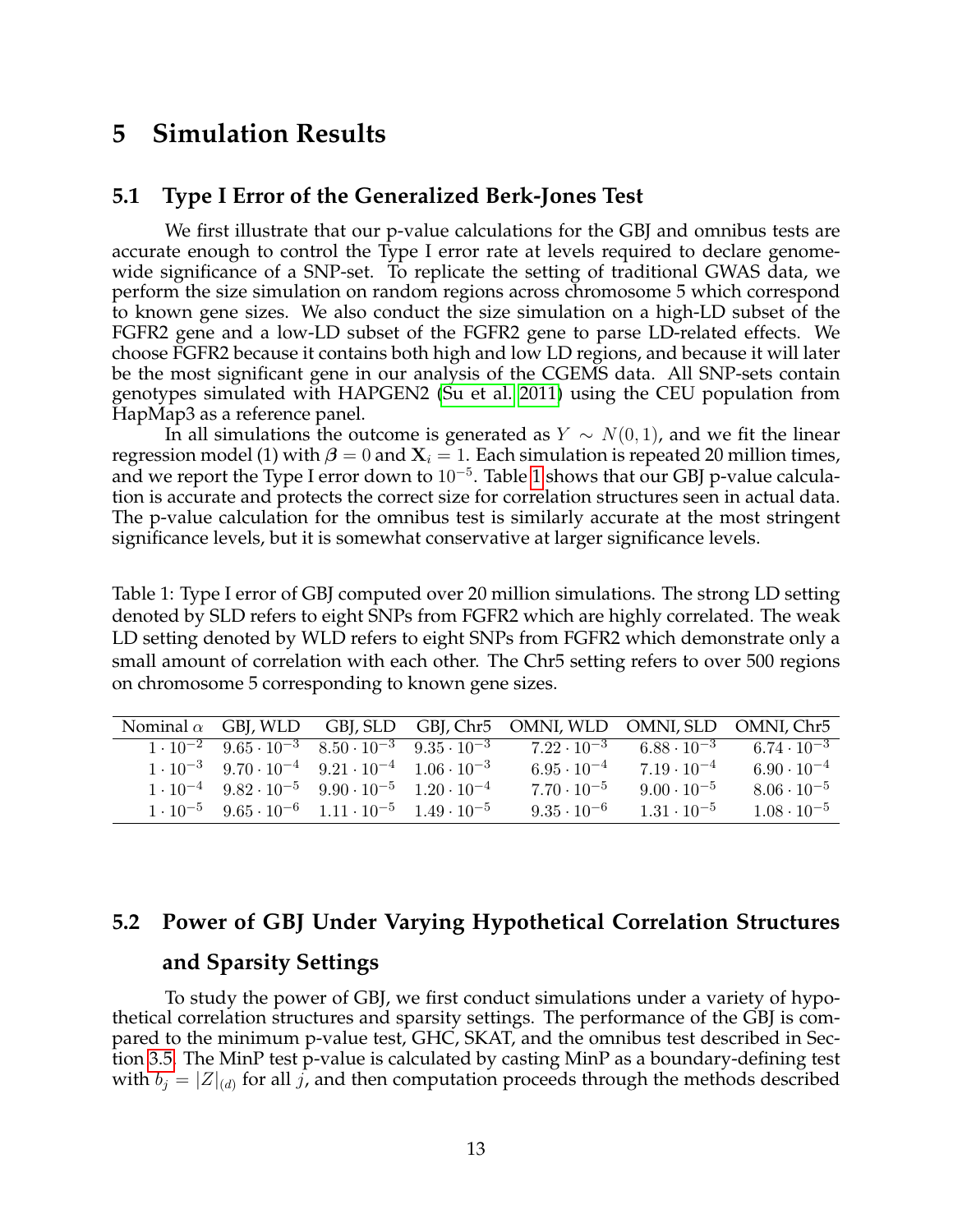in Section [3.4.](#page-8-2) GBJ and GHC similarly use the p-value calculation described above. For SKAT, we run the corresponding R package.

To study how power is impacted by different correlation structures between the SNPs, we utilize block correlation structures which are slightly more complex than those used for the rejection region analysis in Section [4.](#page-10-0) Specifically, consider a set of causal SNPs that are correlated amongst themselves with common pairwise correlation  $\rho_1$ . All other SNPs are then non-causal, and we allow half of them to have an exchangeable correlation structure with correlation  $\rho_3$ ; the other half of the non-causal SNPs are completely independent of all other non-causal SNPs. Finally the pairwise correlation between a causal SNP and a non-causal SNP is set at  $\rho_2$ . The three correlations  $\rho_1, \rho_2, \rho_3$  will vary between 0 and 0.3. All SNPs are generated to have minor allele frequency of 0.3.

We demonstrate the effects of signal sparsity by using a large SNP-set of  $d=100$ SNPs and varying the number of causal SNPs from  $k = 1$  to  $k = 10$ . This allows us to examine power profiles in the very sparse regime (one to three causal SNPs), in the moderately sparse regime (four to nine causal SNPs), and at the edge of the dense regime (ten or more causal SNPs). The true disease model is

<span id="page-14-0"></span>
$$
Y_i = \sum_{j=1}^k \beta_j G_{ij} + \epsilon_i, \epsilon_i \sim N(0, 1), \tag{8}
$$

where all the  $\beta_i$  are the same and depend on the number of causal SNPs k. We reduce  $\beta_i$  slightly as k increases in order to keep the power of each test below one throughout the entire sparse regime. The full details on effect size for each simulation are available in the Supplementary Materials. Figure [2](#page-15-0) considers the case where the noise SNPs are independent, and Figure [3](#page-15-1) considers the case where the noise SNPs are correlated. We perform 500 simulations at each different value of k and test at  $\alpha = 0.01$ . All the power curves are smoothed to show empirical power.

The first significant trend appearing in Figure [2](#page-15-0) is the effect of sparsity on power. Among the non-omnibus tests, we see that GHC and MinP perform well when the number of causal SNPs is low, as these tests often have the most power in the very sparse regime. In both panels of Figure [2,](#page-15-0) the transition to GBJ having more power than GHC and minP occurs in the moderately sparse regime. Then as the number of causal SNPs increases into the dense regime, SKAT begins to catch up and eventually becomes the most powerful test. This behavior matches our intuition as well as previously published simulation results. GHC and minimum p-value place excess weight on the most outlying observations, so they are well-tuned to detect the very sparse signals. The rejection region of GBJ is better-suited to find moderately sparse signals, and SKAT is known to perform well with dense signals.

The relationship between sparsity and power can be modified by the total amount of correlation. In the left panel of Figure [3](#page-15-1) we set  $\rho_1 = \rho_3 = 0.3$ , which corresponds to the situation where causal SNPs and non-causal SNPs are correlated within themselves, but the two groups are independent of each other. In this case, MinP and GHC become the top-performing tests for a larger range of sparsity settings, with GBJ losing some of its advantage in the moderately sparse regime. SKAT has almost no power in these situations, as the signals are sparse and there is no correlation between causal and noncausal SNPs. It appears that a large amount of correlation between the non-causal SNPs is detrimental to the performance of GBJ. An explanation for this behavior can be found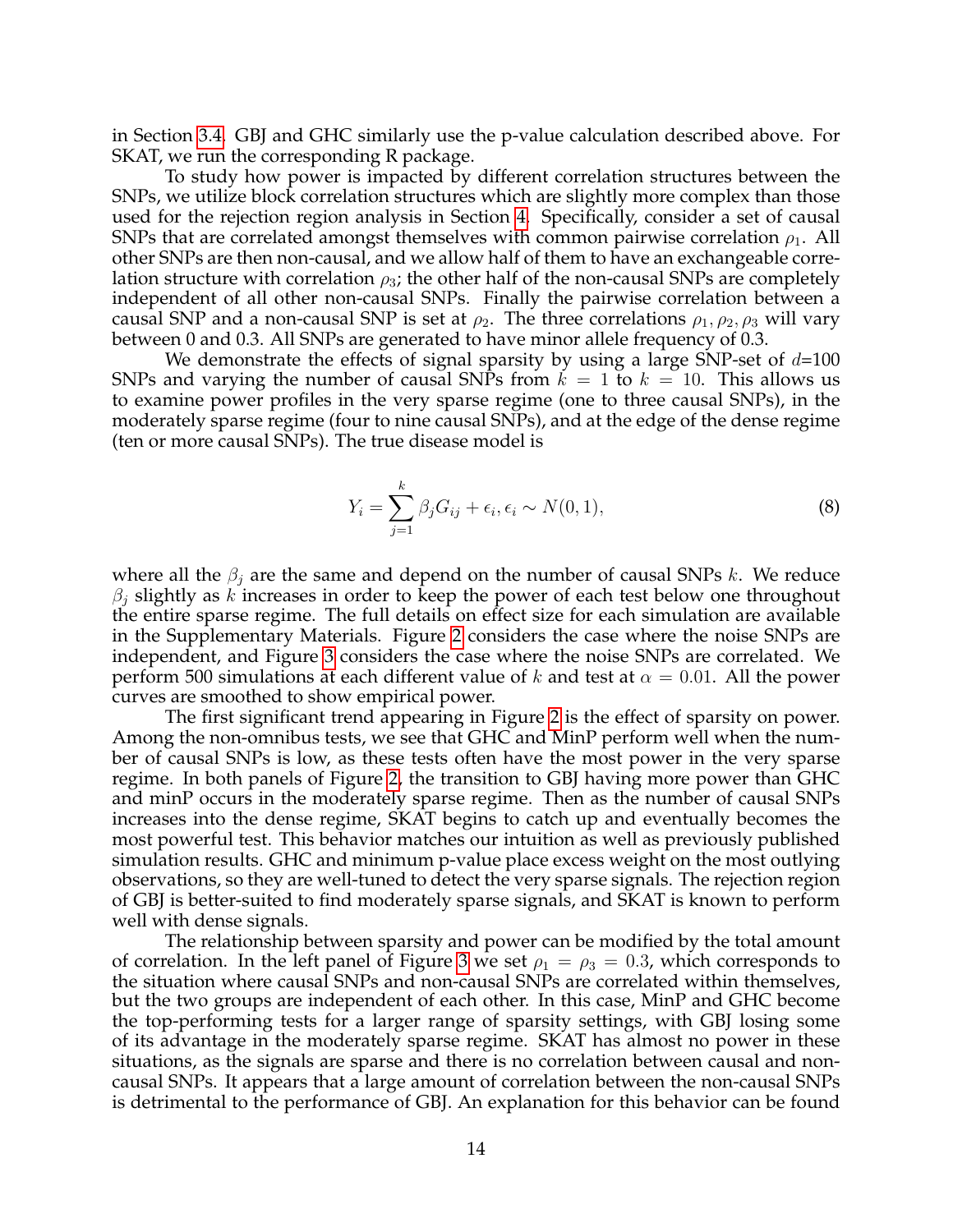

<span id="page-15-0"></span>Figure 2: Power of set-based tests when noise SNPs are independent. On the left, all SNPs are completely independent of each other. On the right, causal SNPs are correlated within themselves at  $\rho_1 = 0.3$ . As the number of causal SNPs increases, we slightly decrease the effect size to keep power bounded away from one.



<span id="page-15-1"></span>Figure 3: Power of set-based tests when there is correlation within noise SNPs (left) and across all SNPs (right). The correlation structure on the right is slightly simpler than the previous three structures, as we switch to an exchangeable correlation matrix in order to accommodate  $\rho_2 = 0.3$  while still ensuring the correlation matrix is positive definite. As the number of causal SNPs increases, we decrease the effect size to keep power bounded away from one.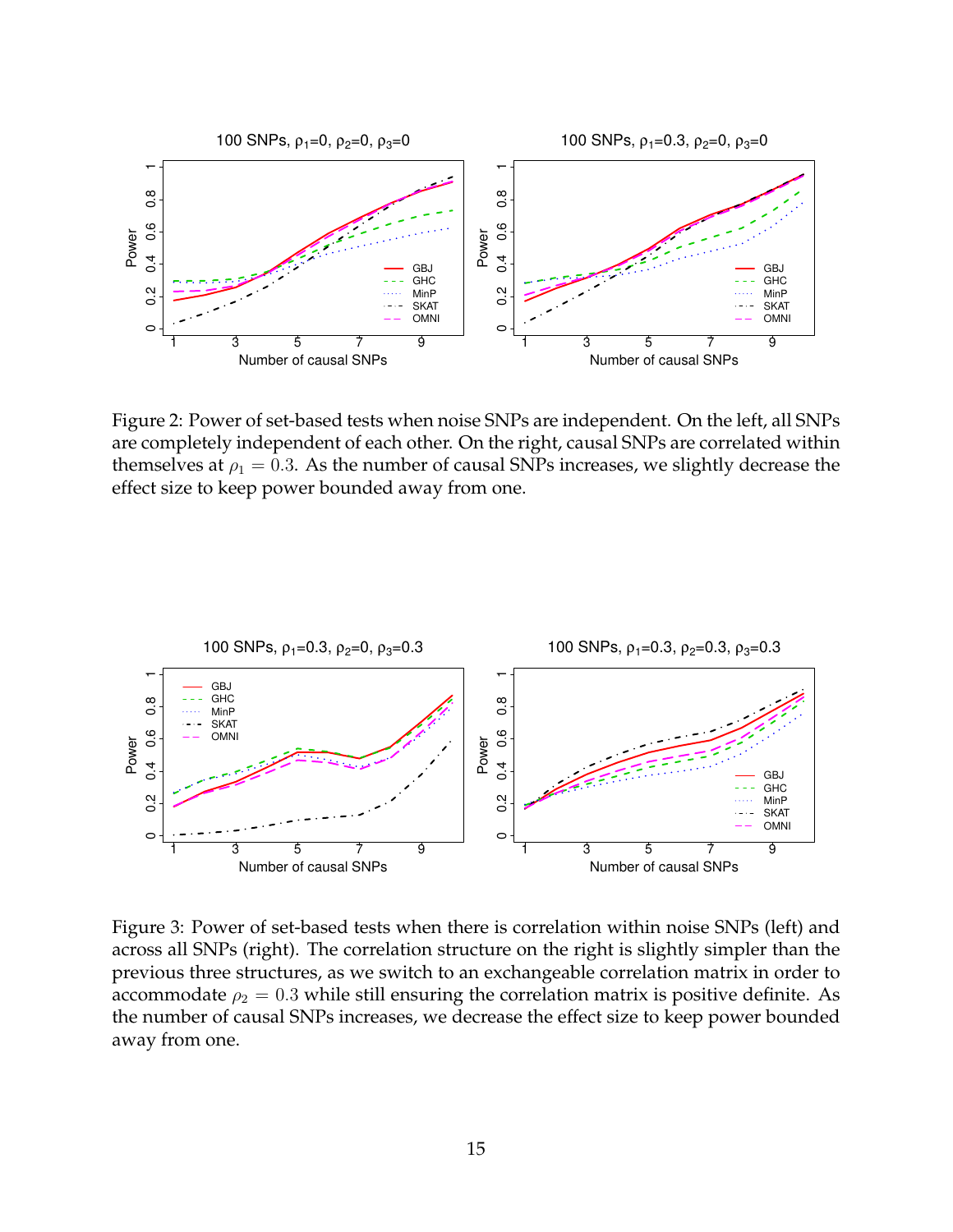in the rejection region analysis of Figure [1.](#page-12-0) We see that the bounds of GBJ appear less favorable compared to GHC when the amount of correlation is high. Since over half of the SNPs in Figure [3](#page-15-1) are correlated with  $\rho_1 = \rho_3 = 0.3$ , these settings represent a much larger amount of total correlation than was present in Figure [2.](#page-15-0)

In the right panel of Figure [3](#page-15-1) we investigate the setting of  $\rho_2 \neq 0$  by using an exchangeable correlation structure, and SKAT dominates as the most powerful test across almost all sparsity levels. Here we break slightly from the above framework by using exchangeable correlation to accommodate  $\rho_2 = 0.3$  while still ensuring the correlation matrix of the SNPs is positive definite. GBJ is a close second to SKAT under most sparsity settings with these parameters. SKAT is known to have good performance in the presence of LD between causal SNPs and noise SNPs, which makes signals appear to be dense. The increased density of signals also buoys the performance of GBJ compared to GHC and minimum p-value, which perform the worst under exchangeable correlation.

Never losing too much power compared to the best test, the omnibus test appears to be robust to LD structure and sparsity. This behavior is expected as our omnibus approach integrates information from tests which perform well across multiple sparsity settings. Thus we would anticipate that OMNI is more resilient than any single test.

GBJ also demonstrates good power in a variety of situations, and its overall strength and robustness across the entire sparse regime are attractive properties. In particular, GBJ is the best-performing test when the level of sparsity is moderate and there is weak correlation among the noise SNPs. GBJ is disadvantaged against minP and GHC when signals are extremely sparse or there is excess correlation among noise SNPs, but it outperforms these tests as signals become more dense. In contrast, GBJ provides slightly less power than SKAT as signals reach the dense regime or when there is moderate correlation between causal and non-causal SNPs, but GBJ is also much more robust than SKAT when signals are sparse and not correlated with noise SNPs. Similar to OMNI, GBJ does not fall far behind the best test in any given situation, which suggests that GBJ is a good choice to use when the signal sparsity is unknown. Power for the standard BJ is not plotted in the interest of space, but it behaves like a dense test, similar to SKAT, under correlation. This behavior again matches Figure [1,](#page-12-0) which showed that BJ is more suited to detect dense signals as the amount of correlation increases.

### **5.3 Power of GBJ under Actual Chromosome 5 Correlation Structures**

We conduct one final simulation to investigate the power of Generalized Berk-Jones under the unstructured LD patterns found in real GWAS data. In this simulation, we choose blocks of 40 SNPs at random locations on chromosome 5, and then genotype data are generated using HAPGEN2. We choose 40 to again approximately match the characteristics of FGFR2. There are 2000 blocks chosen for each sparsity level, and 10 simulations are performed on each block, for a total of 20000 at each number of causal SNPs. Again, the effect size is decreased as the number of causal SNPs increases, with the outcome still generated from equation [\(8\)](#page-14-0). Testing is performed at  $\alpha = 1 \cdot 10^{-5}$  to mimic a practical analysis.

We see in the left panel of Figure [4](#page-17-1) that GBJ, GHC, and the omnibus test all have very similar power curves in this setting, while SKAT and minP lag slightly behind. As the number of causal SNPs increases, GBJ demonstrates the best power by a small amount. These results are rather homogenous because sparsity levels are more coarse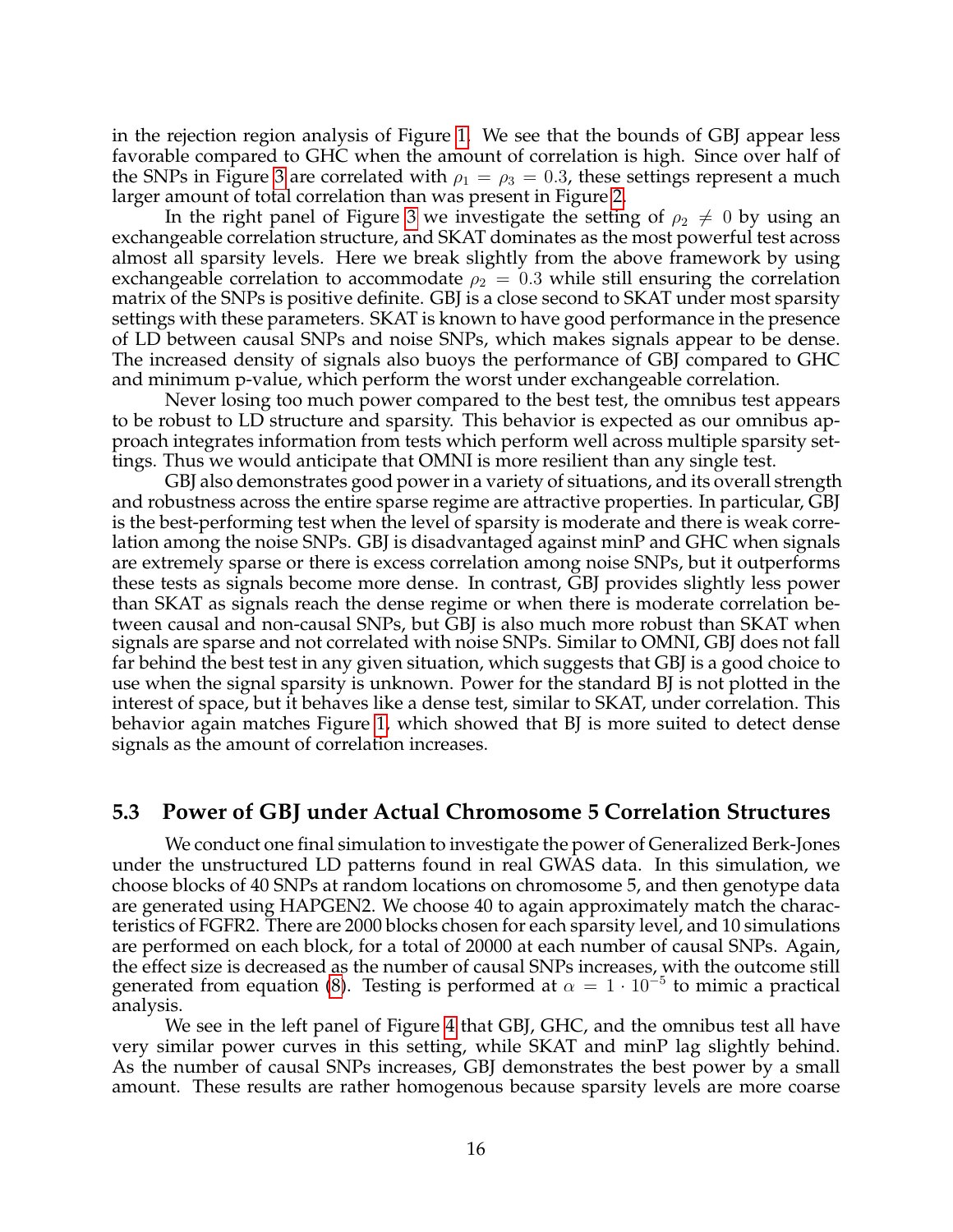

<span id="page-17-1"></span>Figure 4: Power of set-based tests with correlation structures found in actual chromosome 5 data. Left panel presents all simulations and right panel shows only SNP-sets where median  $|\rho_3|$  < 0.1. The effect size begins at  $\beta_j = 0.16$  and falls to  $\beta_j = 0.1$  so that power remains below one as the number of causal SNPs increases. GBJ is the bestperforming test in both panels as the number of causal SNPs increases.

and because the parameters are a mix of the values defined in Figures [2](#page-15-0) and [3.](#page-15-1)

Recall that GBJ extended its advantage over GHC when there was less correlation among noise SNPs. When restricting our analysis to the blocks which have median  $|\rho_3|$  < 0.1, we see a more substantial superiority of GBJ over GHC in the moderately sparse regime, similar to Figure [2.](#page-15-0) Thus it is possible to recover the patterns of the structured simulation in real genotype data. Obviously median  $|\rho_3|$  is not a perfect summary measure, as it cannot single-handedly capture all the parameters in a  $40 \times 40$  correlation matrix. Further parsing of the data would be necessary to see larger differences in performance. In a practical setting, we might switch between tests based on certain SNP-set characteristics, such as applying GBJ when the set is large and likely to have moderately sparse signals. These results do again demonstrate the robustness of GBJ across multiple situations, as it provides the most power across a large portion of the sparse regime.

# <span id="page-17-0"></span>**6 Gene-Level Analysis of the CGEMS GWAS Data**

The CGEMS breast cancer dataset contains a case-control sample of 1145 breast cancer cases, all postmenopausal women with European ancestry, and 1142 controls recruited from the Nurses' Health Study. These women were genotyped at approximately 550000 SNPs with the Illumina HumanHap500 array. The dataset was originally analyzed by [Hunter et al.](#page-21-4) [\(2007\)](#page-21-4) in the single-marker GWAS approach. The authors did not find any individual SNPs to reach the genome-wide significance level of  $5 \times 10^{-8}$ , but they highlighted FGFR2 as a strong candidate for future studies based on four SNPs in the gene that showed suggestive association with breast cancer. Such a situation succinctly illustrates the burden of adjusting for multiple comparisons when testing individual SNPs. Gene-level analysis provides an attractive alternative strategy that can reduce the num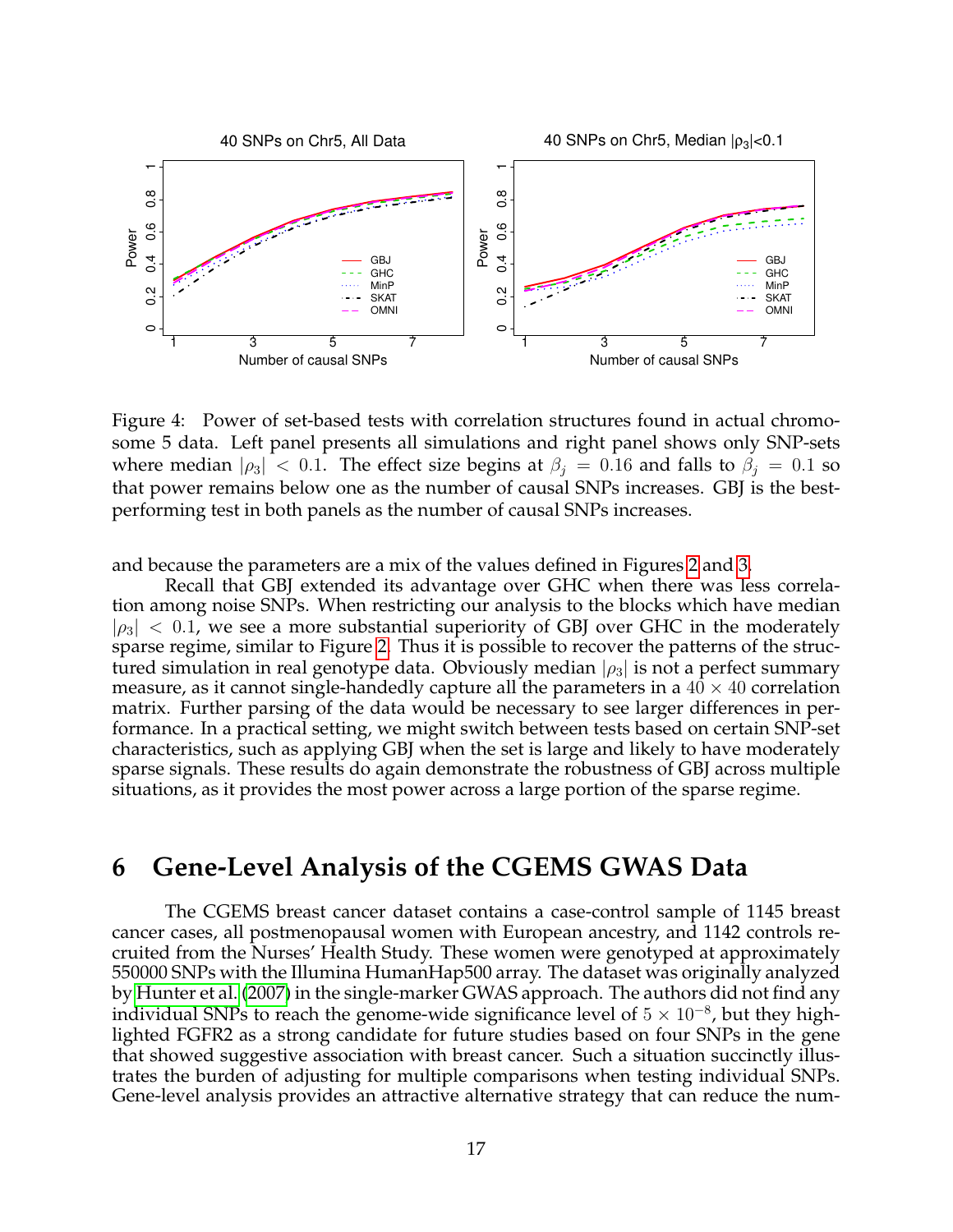ber of comparisons and also aggregate evidence of signals across multiple SNPs in a gene. Here we perform a gene-level analysis to study the association between genes and breast cancer risk.

Since individual-level genotype data were available for this study, we first calculated the marginal test statistics for each SNP using the model in Section [2.1.](#page-3-2) Specifically, we fit a logistic regression model with four covariates - age and the first three genotype principal components to control for population structure [\(Price et al. 2006\)](#page-22-5). Then, for each of 14991 genes, we collected the marginal test statistics for all SNPs located within the region defined by that gene. Each gene with more than one marginal SNP test statistic was analyzed with GBJ, GHC, SKAT, MinP, and the omnibus test.

In Table [2,](#page-18-0) we rank the top ten genes according to the smallest p-value produced by any of the five tests. In this sample, GBJ provides the strongest evidence of association for the top four genes and five of the top ten. Most of these genes are ranked highly by multiple other methods, however no other method provides the lowest p-value for more than two of the top ten genes. In fact, GHC and MinP produce the smallest p-value only once between the two of them. One possible explanation for the underperformance of GHC and MinP is that there may be multiple tagged SNPs surrounding the true causal loci for each of these genes, which could create a lack of extremely sparse alternatives.

| Gene              | GHC                  |                      | GBJ MinP             | SKAT                                                           | OMNI                 | d              |
|-------------------|----------------------|----------------------|----------------------|----------------------------------------------------------------|----------------------|----------------|
| FGFR <sub>2</sub> | $2.84 \cdot 10^{-5}$ | $4.58 \cdot 10^{-6}$ |                      | $8.20 \cdot 10^{-5}$ $3.32 \cdot 10^{-5}$                      | $2.58 \cdot 10^{-5}$ | 35             |
| CNGA3             | $3.00 \cdot 10^{-4}$ | $4.04 \cdot 10^{-5}$ | $1.75 \cdot 10^{-3}$ | $8.34 \cdot 10^{-5}$                                           | $1.84 \cdot 10^{-4}$ | 26             |
| PTCD3             | $1.21 \cdot 10^{-4}$ | $5.50 \cdot 10^{-5}$ |                      | $3.16 \cdot 10^{-4}$ $1.87 \cdot 10^{-4}$ $6.83 \cdot 10^{-5}$ |                      | -12            |
| POLR1A            | $9.58 \cdot 10^{-5}$ | $6.19 \cdot 10^{-5}$ | $4.62 \cdot 10^{-4}$ | $4.23 \cdot 10^{-4}$ $3.87 \cdot 10^{-4}$                      |                      | 17             |
| ZNF263            | $4.89 \cdot 10^{-4}$ | $3.90 \cdot 10^{-4}$ |                      | $8.09 \cdot 10^{-4}$ $1.26 \cdot 10^{-3}$                      | $6.84 \cdot 10^{-5}$ | -3             |
| VWA3B             | $4.20 \cdot 10^{-4}$ | $2.32 \cdot 10^{-4}$ |                      | $1.43 \cdot 10^{-3}$ $1.48 \cdot 10^{-4}$ $4.87 \cdot 10^{-4}$ |                      | - 51           |
| TBK1              | $7.04 \cdot 10^{-4}$ | $3.35 \cdot 10^{-4}$ | $1.27 \cdot 10^{-3}$ | $1.48 \cdot 10^{-4}$ 6.05 $\cdot 10^{-4}$                      |                      | 11             |
| ABCA1             | $3.74 \cdot 10^{-3}$ | $1.65 \cdot 10^{-4}$ | $7.92 \cdot 10^{-3}$ | $4.99 \cdot 10^{-4}$ $2.26 \cdot 10^{-4}$                      |                      | 63             |
| <b>MMRN1</b>      | $2.31 \cdot 10^{-4}$ | $5.51 \cdot 10^{-4}$ |                      | $1.72 \cdot 10^{-4}$ $3.34 \cdot 10^{-2}$ $7.73 \cdot 10^{-4}$ |                      | 1 <sub>0</sub> |
| TIGD7             | $5.79 \cdot 10^{-4}$ | $3.78 \cdot 10^{-4}$ |                      | $1.32 \cdot 10^{-3}$ $1.33 \cdot 10^{-3}$ $2.05 \cdot 10^{-4}$ |                      |                |

<span id="page-18-0"></span>Table 2: Top significant genes in gene-level analysis of CGEMS breast cancer GWAS data, ranked by minimum p-value produced by any of the five tests. The test which produces the smallest p-value for each gene is highlighted in red.

The lowest p-value for any gene over all five tests is produced by testing FGFR2 with GBJ, supporting the conclusions of [Hunter et al.](#page-21-4) [\(2007\)](#page-21-4). Since FGFR2 appears to have signals coming from at least four different SNPs and contains 35 SNPs in total, it would seem to fall into the category of moderate signal sparsity, where GBJ has good performance. Thus we may have expected beforehand that GBJ would be the most powerful test for this gene. FGFR2 has been further validated as a breast cancer associated locus in multiple follow-up studies [\(Meyer et al. 2008;](#page-21-11) [Liang et al. 2008\)](#page-21-12).

Besides FGFR2, genes such as PTCD3 and POLR1A have also been implicated as risk loci in independent investigations [\(Boehm et al. 2007;](#page-20-3) [Jia et al. 2011\)](#page-21-13). The overlap of our findings with other studies and other statistics provides a level of reassurance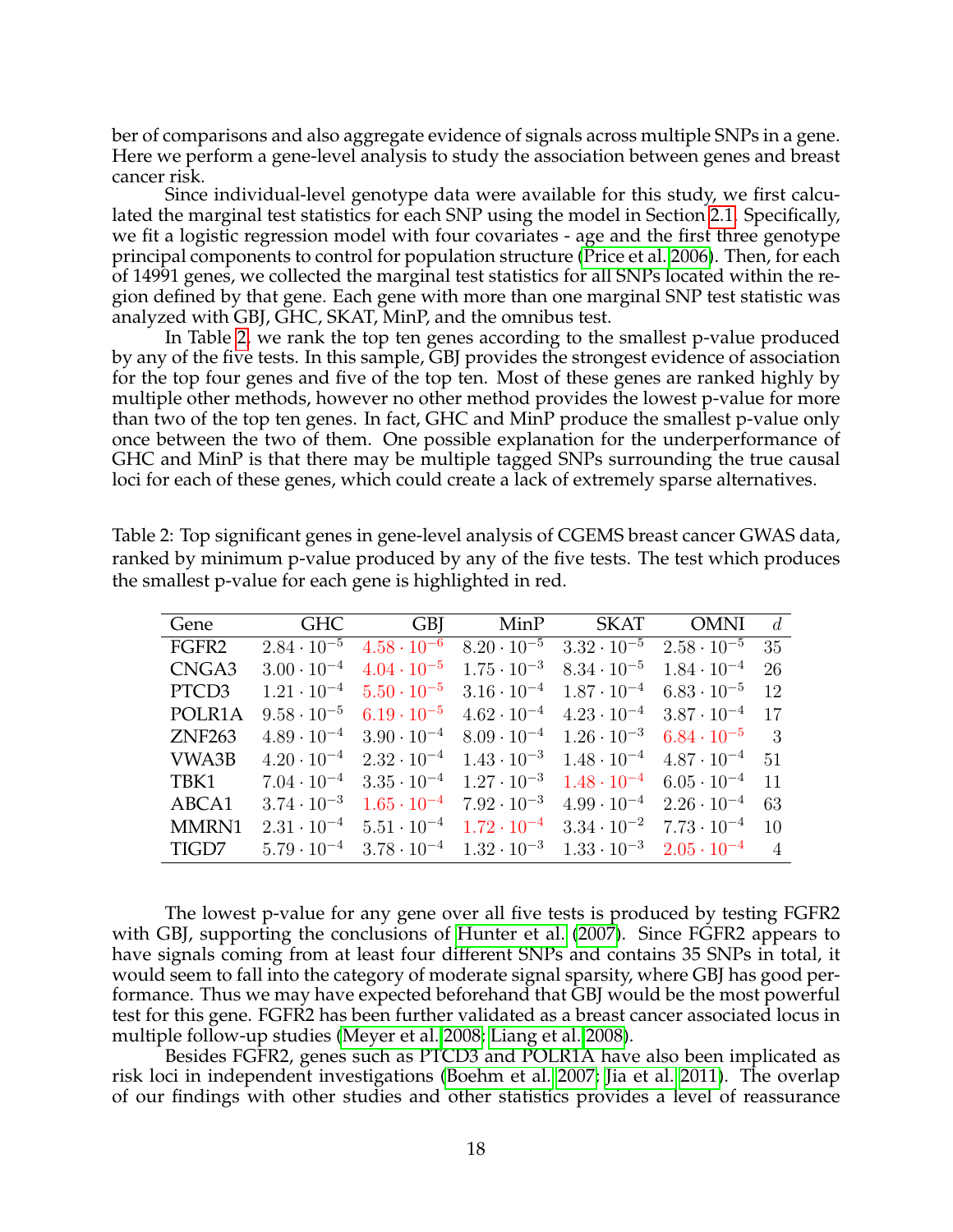that GBJ performs well in identifying truly significant genes and not simply spurious associations. Alternately, ABCA1 is an example of a gene that may not have received further scrutiny if we were not utilizing the GBJ test. ABCA1 expression has been linked with breast cancer risk [\(Smith and Land 2012\)](#page-22-8), but MinP and GHC do not provide the same strength of evidence that GBJ does. It seems likely that there are more than a few signal SNPs in ABCA1, especially since ABCA1 contains a relatively large number of SNPs compared to the other genes in this dataset.

Perhaps due to the limited sample size, no test produces a p-value low enough to be declared significant after Bonferroni correction for 14991 genes. Still, this analysis highlights the advantages of Generalized Berk-Jones compared to alternative tests. The GBJ p-value for FGFR2 does come very close to the Bonferroni-corrected level  $(3.34 \times$ 10<sup>-6</sup>), and it certainly provides more evidence of association than the single SNP statistics. Additionally, GBJ often gives the highest measure of significance, and never the lowest, in the genes displayed, demonstrating its robustness across different set sizes and LD patterns.

## <span id="page-19-0"></span>**7 Discussion**

We have proposed the Generalized Berk-Jones statistic to test for association between a SNP-set and an outcome. Our GBJ generalizes the standard Berk-Jones by modifying the BJ statistic to directly account for the correlation between individual SNPs. This modification results in a test that is more powerful when SNPs are in LD. We also provide an analytic p-value calculation for GBJ and generalize it to a class of supremumbased global tests, allowing valid inference for HC, GHC, BJ, and other methods when these procedures are applied as SNP-set tests using correlated marginal test statistics. Rejection region analysis demonstrates that GBJ can be described as a compromise between Berk-Jones and Higher Criticism-type tests in terms of finite sample performance.

While our numerical analysis shows situations where GBJ does not set the lowest boundary at either  $|Z|_{(d)}$  or  $|Z|_{(d/2)}$ , GBJ generally comes very close to the lowest boundary at both locations, which affords it both robustness to signal sparsity and power to detect moderately sparse signals. GHC and HC often set the lowest boundary around  $|Z|_{(d)}$ , but in return they concede a large amount of volume past the first few most extreme observations, which lowers power in the moderately sparse regime. BJ frequently sets the lowest boundary past the tail, but its tail boundary can be orders of magnitude larger than that of GBJ, HC, and GHC. Bounds in the expected signal regions must be viewed holistically, so slightly lower bounds at a few locations are not necessarily desirable if the price is much higher bounds in other signal locations, as in the case of BJ. Thus GBJ offers good power to detect moderately sparse effects without losing too much power when single-SNP signals are extremely sparse.

Simulation results reinforce the conclusions we find from examining the rejection regions of GHC and GBJ. Additionally we see that the MinP test performance is quite good when signals are very sparse, similar to GHC, but MinP does not perform as well as GHC when signals become more dense. SKAT has a unique power profile, as it can be particularly powerful when signals are dense or there is correlation between causal and non-causal SNPs, but it is also not robust to different correlation structures and will often have very little power in sparse settings where there is no correlation between causal and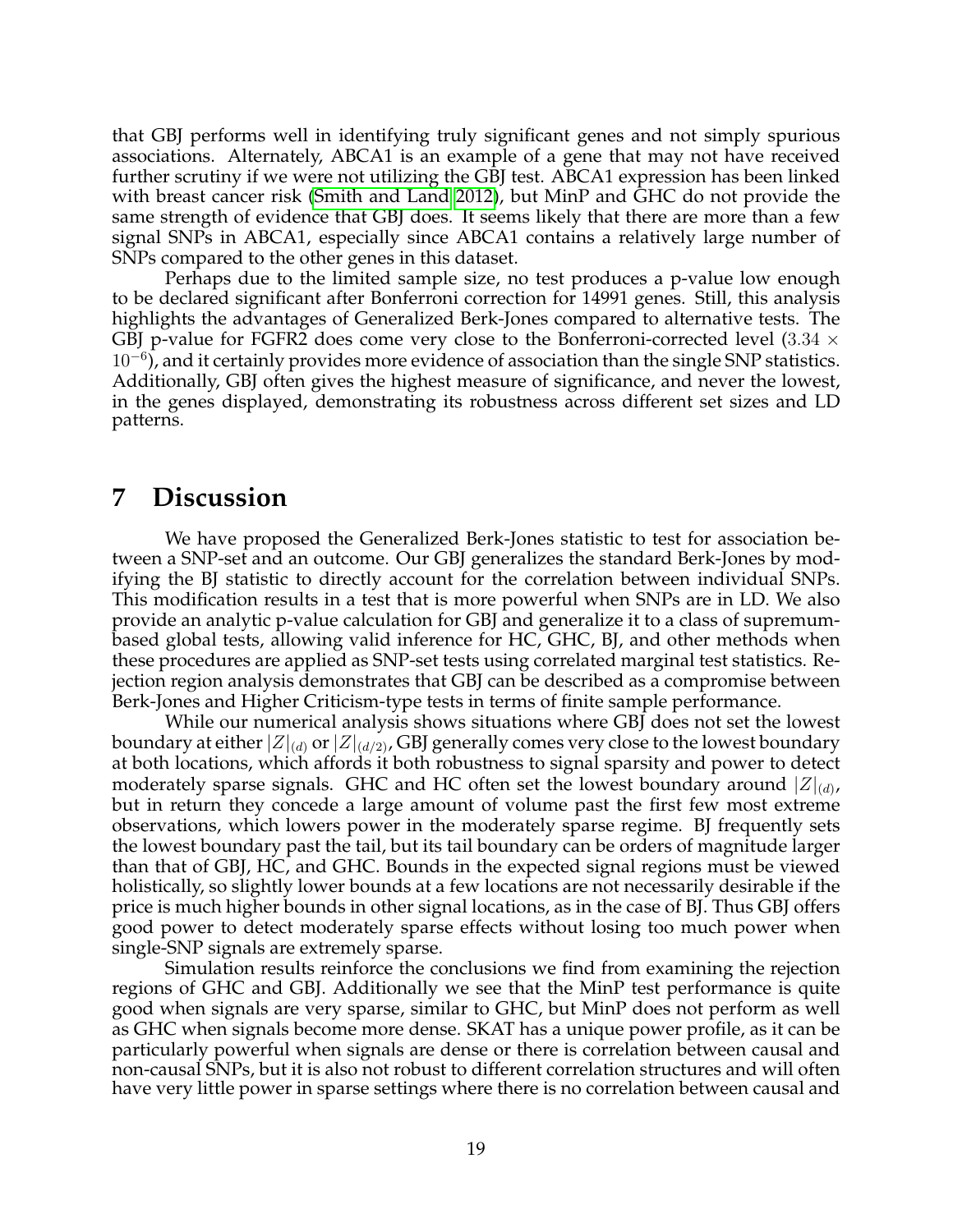non-causal SNPs. The omnibus test offers robust power across different sparsity levels, and while it is rarely the best test, it also never has the worst power. When applied to data from the CGEMS study, we see that GBJ often produces the most significant p-values, perhaps owing to its versatility across different parameter settings.

In demonstrating that the BJ statistic can be adapted for increased robustness to correlation, we have also demonstrated that these types of boundary-defining algorithms can be modified to increase finite sample power under specific set-level parameters. It would be of interest to develop different boundary-defining methods that offer more favorable rejection regions in narrow but well-defined settings. For example, it may be possible to define tests which outperform GHC or minP over finer partitions of the extremely sparse regime.

In a similar vein, it would be interesting to understand the boundary shapes for other previously proposed boundary algorithms [\(Jager and Wellner 2007\)](#page-21-6) in the class of Berk-Jones and Higher Criticism. While many of these algorithms share the same asymptotic guarantees of BJ and HC, little is known about their comparative finite sample performance, especially when observations in a set are correlated. These other methods might also have great value in specific settings as mentioned above. It would additionally be very valuable to develop SNP-set tests that are optimal in certain senses for arbitrary sparsity and correlation.

As genomic data collection techniques continue to evolve, it may be necessary to adapt the GBJ as well. In particular, the rise of whole genome sequencing and fine mapping studies is leading to the discovery of more SNPs with extremely rare minor alleles. Marginal test statistics generated from these SNPs are known to be non-Gaussian in finite samples, and thus they will not have the distribution we assume for GBJ. GBJ will need to account for null distributions that are not standard normal before SNP-sets containing rare variants can be tested.

## **SUPPLEMENTARY MATERIAL**

The supplementary materials provide the proof of Theorem 1 from Section [3.3,](#page-6-0) offer further details on how to calculate the exact p-value from equation [\(5\)](#page-8-0) in Section [3.4,](#page-8-2) and list the exact simulation parameters from Section [5.](#page-13-0)

## **References**

- <span id="page-20-2"></span>1000 Genomes Project Consortium (2015). A global reference for human genetic variation. *Nature*, 526(7571):68–74.
- <span id="page-20-0"></span>Barnett, I., Mukherjee, R., and Lin, X. (2017). The generalized higher criticism for testing SNP-set effects in genetic association studies. *Journal of the American Statistical Association*, 112(517):64–76.
- <span id="page-20-1"></span>Berk, R. H. and Jones, D. H. (1979). Goodness-of-fit test statistics that dominate the kolmogorov statistics. *Probability Theory and Related Fields*, 47(1):47–59.
- <span id="page-20-3"></span>Boehm, J. S., Zhao, J. J., Yao, J., Kim, S. Y., Firestein, R., Dunn, I. F., Sjostrom, S. K., Garraway, L., Weremowicz, S., and Richardson, A. (2007). Integrative genomic approaches identify IKBKE as a breast cancer oncogene. *Cell*, 129:1065.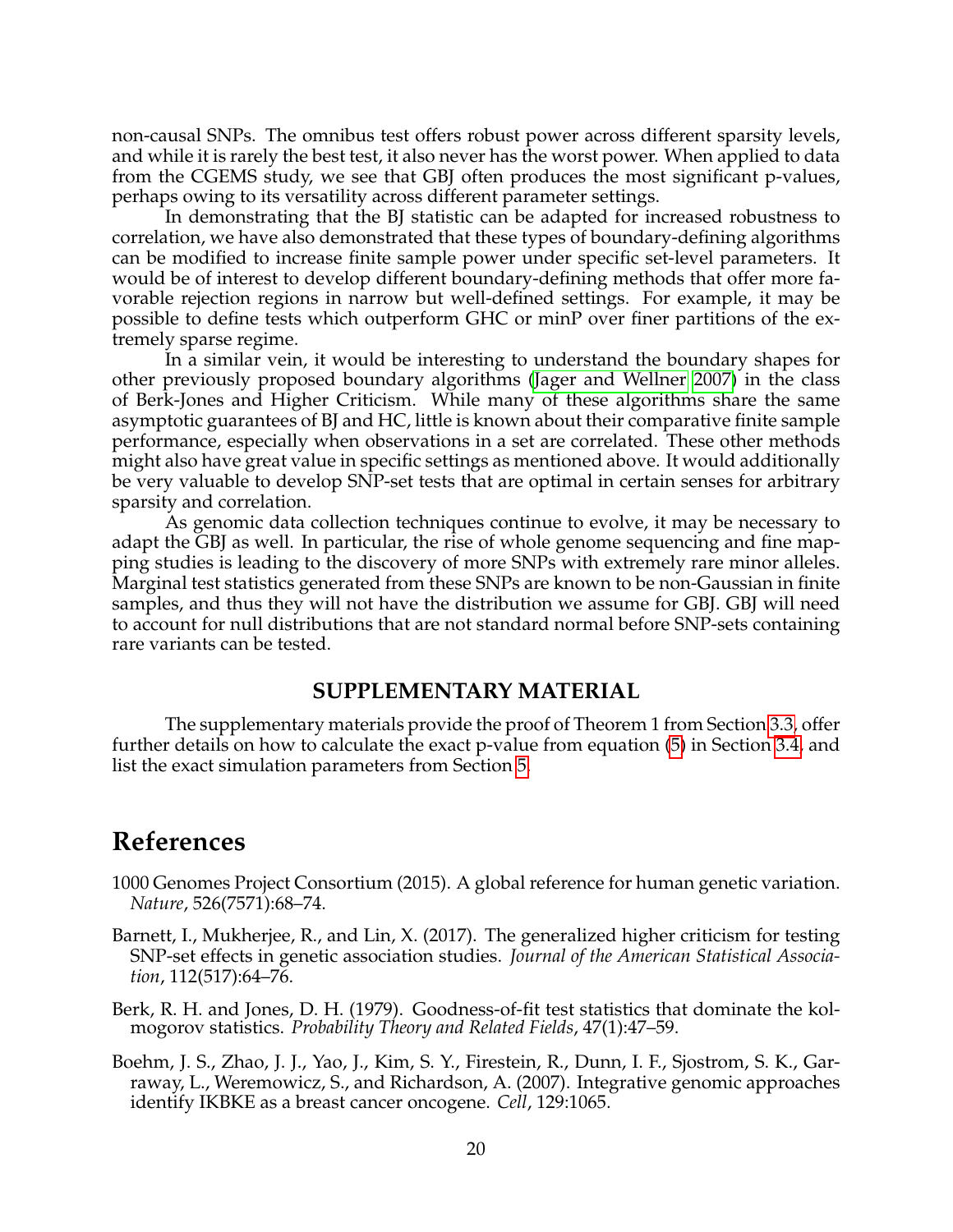- <span id="page-21-3"></span>Conneely, K. and Boehnke, M. (2007). So many correlated tests, so little time! Rapid adjustment of p-values for multiple correlated tests. *The American Journal of Human Genetics*, 81:1158.
- <span id="page-21-10"></span>Dawson, E., Abecasis, G. R., Bumpstead, S., Chen, Y., Hunt, S., Beare, D. M., Pabial, J., Dibling, T., Tinsley, E., Kirby, S., Carter, D., Papaspyridonos, M., Livingstone, S., Ganske, R., Lhmussaar, E., Zernant, J., Tonisson, N., Remm, M., Mgi, R., Puurand, T., Vilo, J., Kurg, A., Rice, K., Deloukas, P., Mott, R., Metspalu, A., Bentley, D. R., Cardon, L. R., and Dunham, I. (2002). A first-generation linkage disequilibrium map of human chromosome 22. *Nature*, 418(6897):544–548.
- <span id="page-21-5"></span>Donoho, D. and Jin, J. (2004). Higher criticism for detecting sparse heterogeneous mixtures. *Annals of Statistics*, 32(3):962–994.
- <span id="page-21-4"></span>Hunter, D., Kraft, P., Jacobs, K., Cox, D., Yeager, M., Hankinson, S., Wacholder, S., Wang, Z., Welch, R., Hutchinson, A., and Wang, J. (2007). A genome-wide association study identifies alleles in FGFR2 associated with risk of sporadic postmenopausal breast cancer. *Nature Genetics*, 39(7):870–874.
- <span id="page-21-6"></span>Jager, L. and Wellner, J. A. (2007). Goodness-of-fit tests via phi-divergences. *The Annals of Statistics*, 35(5):2018–2053.
- <span id="page-21-13"></span>Jia, P., Zheng, S., Long, J., Zheng, W., and Zhao, Z. (2011). dmGWAS: dense module searching for genome-wide association studies in proteinprotein interaction networks. *Bioinformatics*, 27(1):95–102.
- <span id="page-21-1"></span>Lee, S., Abecasis, G. R., Boehnke, M., and Lin, X. (2014). Rare-variant association analysis: study designs and statistical tests. *The American Journal of Human Genetics*, 95(1):5–23.
- <span id="page-21-2"></span>Li, B. and Leal, S. M. (2008). Methods for detecting associations with rare variants for common diseases: application to analysis of sequence data. *The American Journal of Human Genetics*, 83:311.
- <span id="page-21-7"></span>Li, J. and Siegmund, D. (2015). Higher criticism: p-values and criticism. *Annals of Statistics*, 43(3):1323–1350.
- <span id="page-21-12"></span>Liang, J., Chen, P., Hu, Z., Zhou, X., Chen, L., Li, M., Wang, Y., Tang, J., Wang, H., and Shen, H. (2008). Genetic variants in fibroblast growth factor receptor 2 (FGFR2) contribute to susceptibility of breast cancer in chinese women. *Carcinogenesis*, 29(12):2341– 2346.
- <span id="page-21-0"></span>Manolio, T. A., Collins, F. S., Cox, N. J., Goldstein, D. B., Hindorff, L. A., Hunter, D. J., and McCarthy, M. I. (2009). Finding the missing heritability of complex diseases. *Nature*, 461(7265):747–753.

<span id="page-21-9"></span>McCullagh, P. and Nelder, J. A. (1989). *Generalized Linear Models*. CRC press.

- <span id="page-21-11"></span>Meyer, K. B., Maia, A.-T., O'Reilly, M., Teschendorff, A. E., Chin, S.-F., Caldas, C., and Ponder, B. A. (2008). Allele-specific up-regulation of FGFR2 increases susceptibility to breast cancer. *PLoS Biology*, 1(5):e108.
- <span id="page-21-8"></span>Moscovich-Eiger, A. and Nadler, B. (2017). Fast calculation of boundary crossing probabilities for poisson processes. *Statistics & Probability Letters*, 123:177–182.